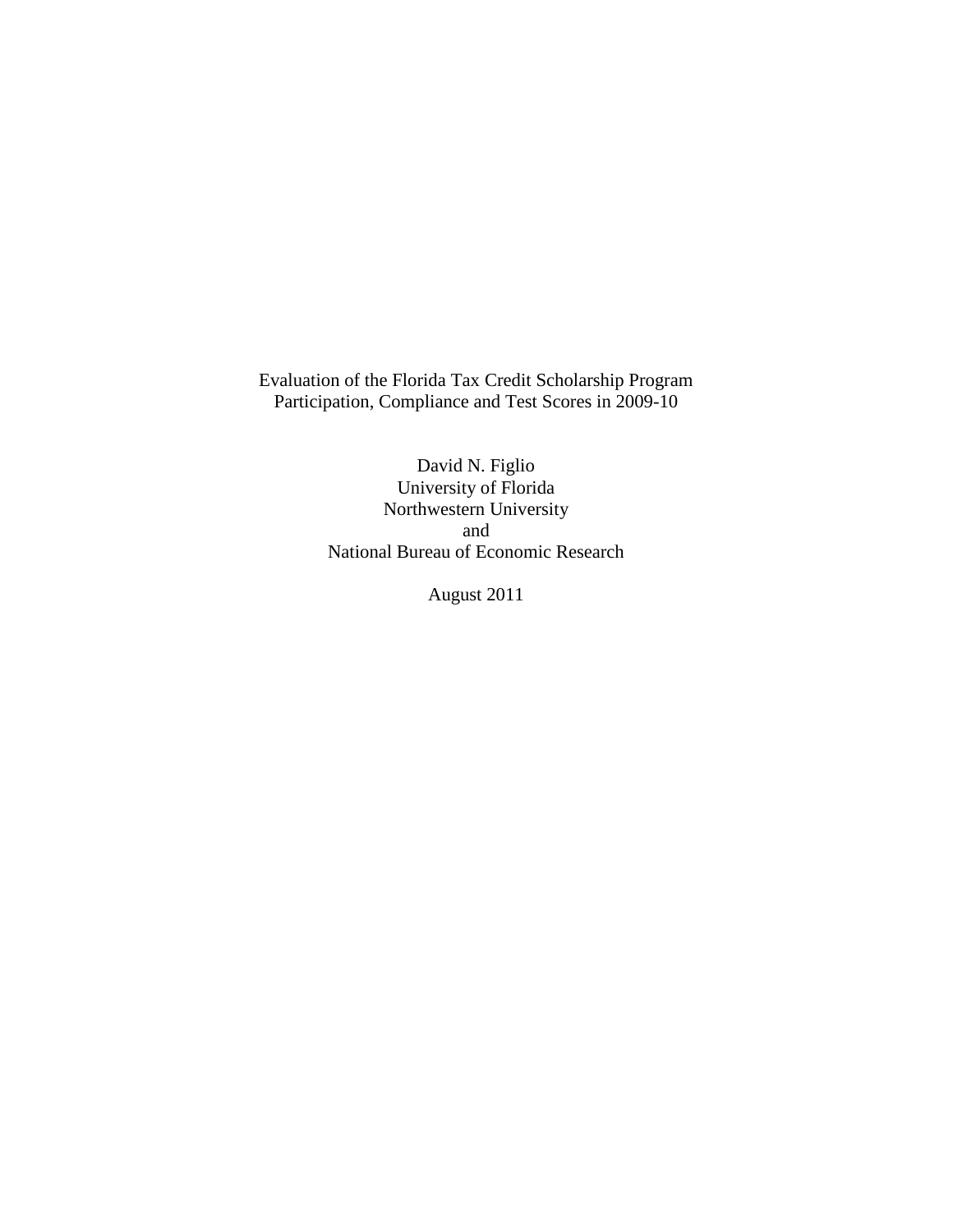## **Executive summary**

This is the fourth in a series of reports evaluating the Florida Tax Credit Scholarship (FTC) Program, as required by the Florida Statutes, s. 1002.395(9)(j). This report provides information on private school compliance with program rules regarding required testing, describes the attributes of eligible students who participate in the program, and presents data on student test score levels and gains in the program, as well as compared with the eligible population of non-participating students. This report does not include new information about parental satisfaction; the satisfaction survey reported in last year's report was only to be conducted once.

During the 2009-10 academic year, David Figlio, the Project Director, collected test score data from private schools participating in the FTC Program in real time. This is the fourth year for which program participants' test score data were collected, and the third year in which this data collection occurred in real time.

## Compliance with program testing requirements, 2009-10:

• Compliance with program testing requirements in 2009-10 remains at very high levels, and private school reporting errors continue to decline. Private schools provided usable test scores for 91.3 percent of program participants in grades 3-10. Another 5.8 percent of participants were ineligible for testing or were not enrolled in the school at the time of testing; this is largely driven by the fact that some students arrived in schools after fall testing (for schools that test in the fall, principally those that administer the Iowa Test of Basic Skills) and some students who began the year in a school left the school prior to the more typical spring testing. The 0.8 percent rate of reported illness/absence is the lowest it has been since the beginning of data collection. Test administration compliance errors by participating schools are at the same level as 2008-09, and well below earlier years, with reporting problems involving only 1.3 percent of participants in 2009-10.

● The vast majority (69.2 percent) of test-takers took the Stanford Achievement Test. Other popular tests were the Iowa Test of Basic Skills (20.6 percent) and the TerraNova (3.7 percent).

• Scholarship students whose test scores were received are modestly more advantaged than are those scholarship students whose scores were not received. It is not known whether the gains of those without score reports would have been higher or lower than those with score reports.

# Selection into the FTC Program:

● Program participants tend to come from less advantaged families than other students receiving free or reduced-price lunches.

● Unlike in prior years, program participants are no more likely to come from lowerperforming public schools prior to entering the program. However, as in prior years, they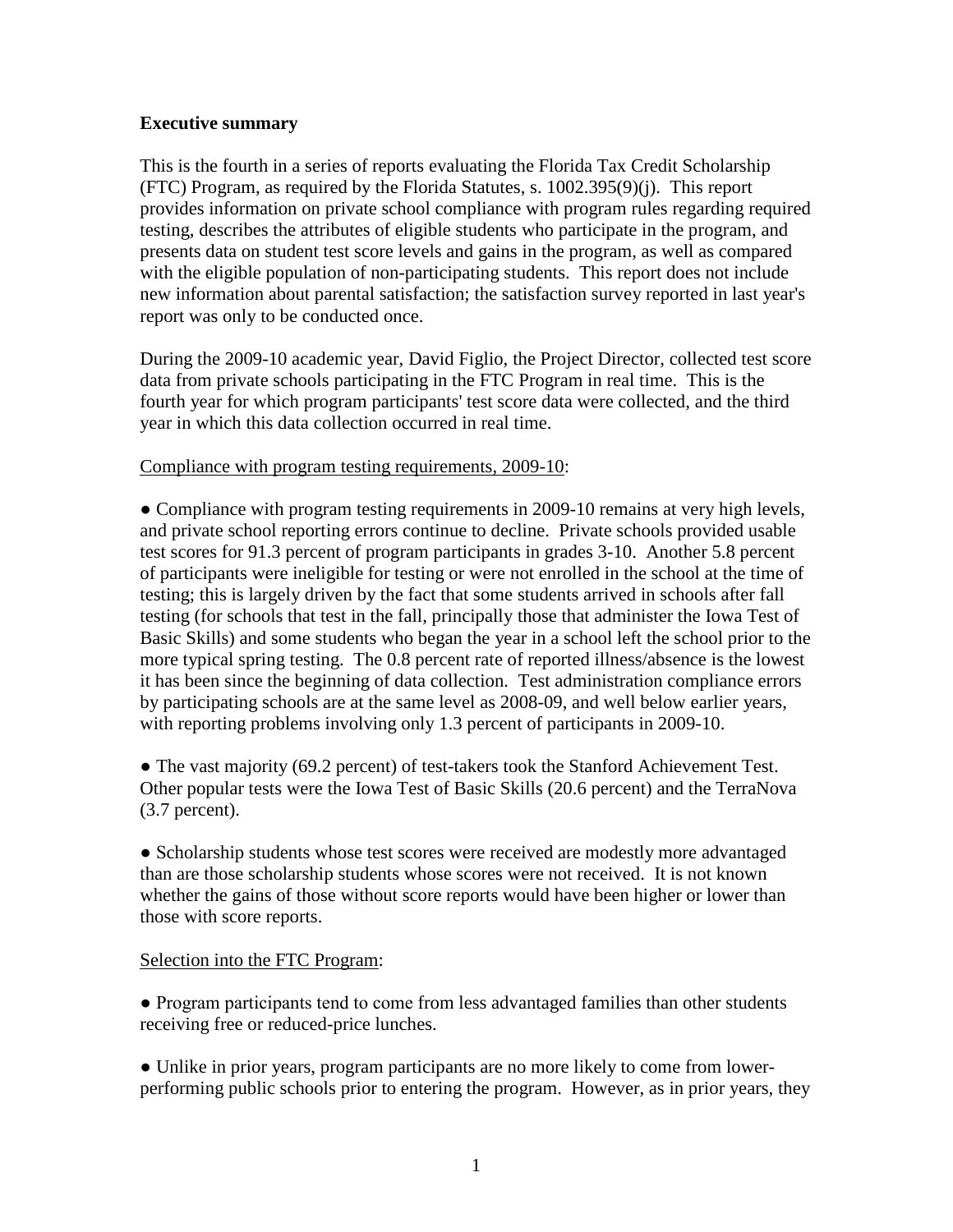tend to be among the lowest-performing students in their prior school, regardless of the performance level of their public school. The selection from the bottom of the prior test score distribution of a school is becoming stronger over time.

## Test scores of program participants, 2009-10:

● The typical student in the program scored at the 45th national percentile in reading and the 46th percentile in mathematics, about the same as in 2008-09. The distribution of test scores is similar whether one considers the entire program population or only those who took the Stanford Achievement Test in the spring of 2010. The Stanford Achievement Test is the most commonly administered test and is the test most directly comparable to the FCAT.

• The mean reading gain for program participants is -1.2 national percentile ranking points in reading and -1.7 national percentile ranking points in mathematics. These mean gains are indistinguishable from zero. In other words, the typical student participating in the program tended to maintain his or her relative position in comparison with others nationwide. It is important to note that these national comparisons pertain to all students nationally, and not just low-income students.

● Because families can choose whether to participate in the program, it is inappropriate to consider the differences in test score gains between FTC Program participants and their public school counterparts to be *caused* by program participation. Credible comparisons of program participants and non-participants must take into account this *selection problem*. This report makes use of the best available statistical tools (given the nature of the data) for determining the causal effect of program participation.

• The best possible statistical estimates (using a tool called regression discontinuity design) of the effects of program participation indicate that participation is associated with small improvements in reading and mathematics, relative to public school students who applied for participation in the program, though these differences are not always statistically significant. The results are consistent with a finding of small but positive differences between program participants and non-participants.

● Recent statistical research has shown that the FTC Program has improved the performance of Florida public schools to a modest degree. Therefore, the correct interpretation of the findings in this report are that students participating in the program have kept pace with the improvements in the public schools associated with the FTC Program.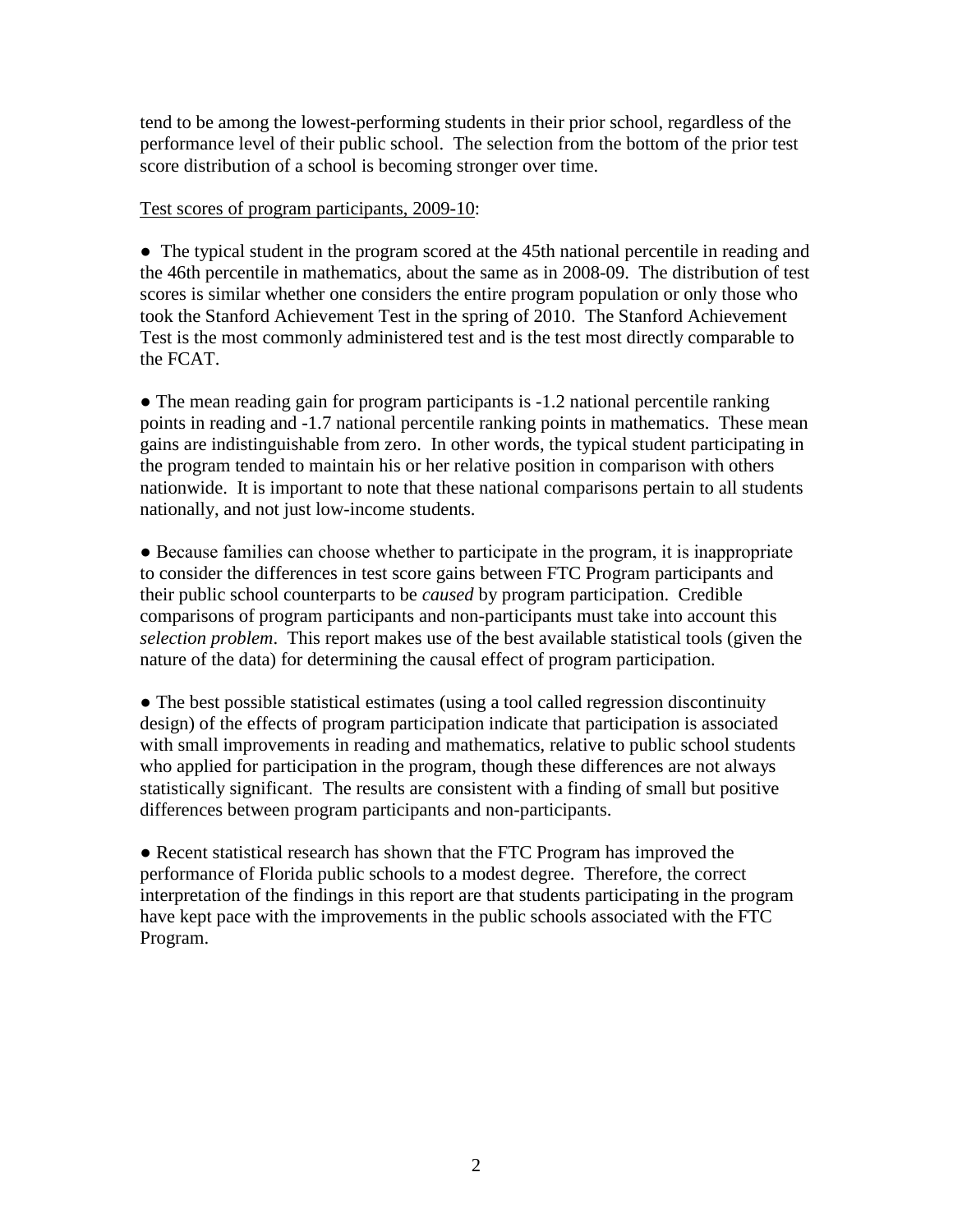### **I. Background**

This is the fourth in a series of reports evaluating the Florida Tax Credit Scholarship Program, as required by the Florida Statutes, s. 1002.395(9)(j). This report provides information on private school compliance with program rules regarding required testing, describes the attributes of eligible students who participate in the program, and presents data on student test score levels and gains in the program, as well as compared with the eligible population of non-participating students.

The Florida Department of Education first awarded a contract to the University of Florida as the Independent Research Group and Professor David Figlio as the Project Director in October 2007 to collect program participants' test scores directly from the private schools. Therefore, the first year in which test score data collection could take place in real time was the 2007-08 academic year; data from the 2006-07 academic year, the first year in which testing was required, could only be collected retrospectively from private schools. It was unclear at the time the degree to which the 2006-07 academic year would make an acceptable baseline for evaluation, but it was decided that to accelerate the possibility of providing concrete information regarding testing and compliance amongst participating schools an attempt would be made to retrospectively collect as complete information from 2006-07 test scores as possible. The results of that effort were presented in the program report dated March 2008. Later reports, released in June 2009 and June 2010, presented data from the 2007-08 and 2008-09 academic years, with the 2010 report being the first to present gain scores for program participants where all test scores were collected in real time.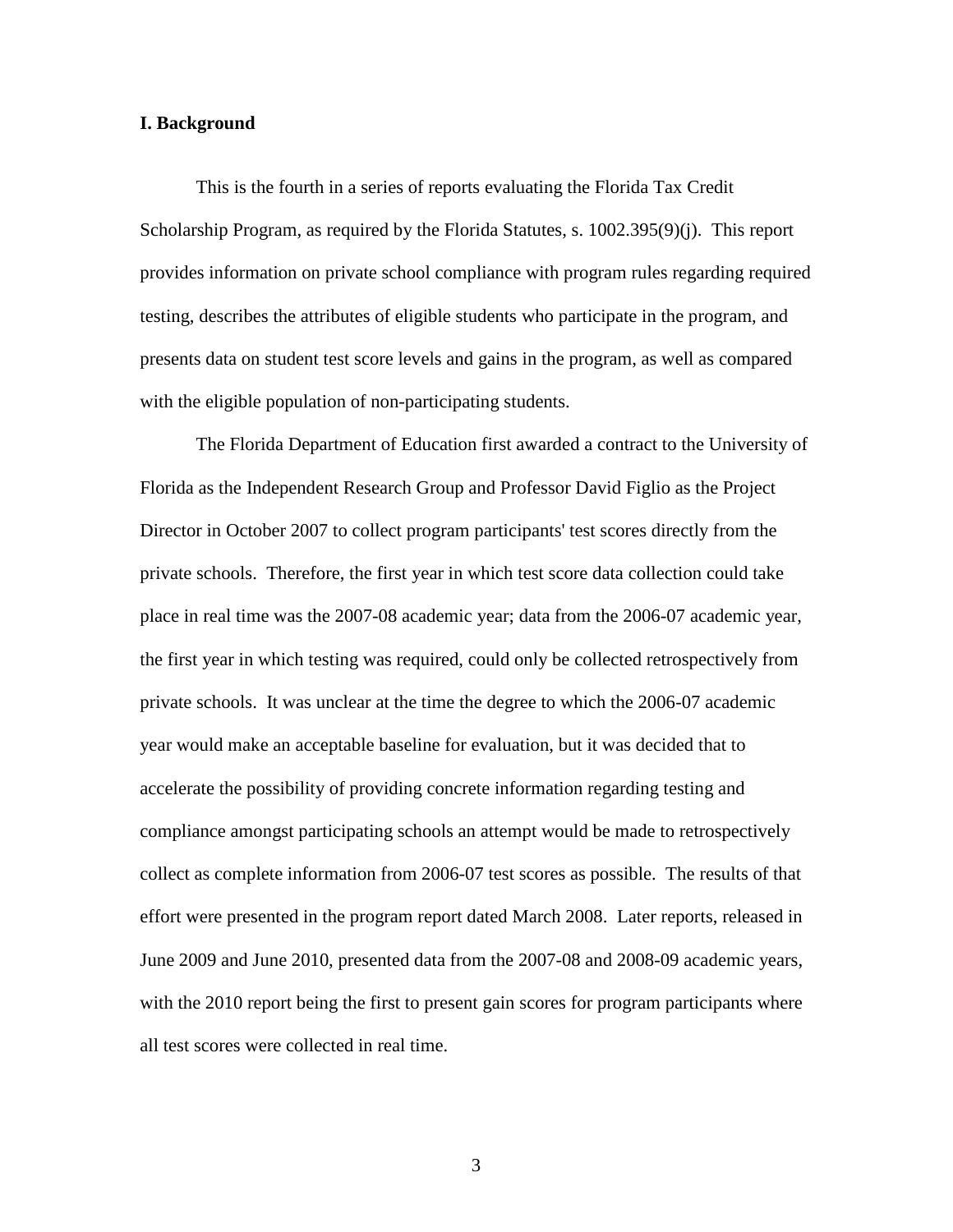This report presents the results of the real-time test score collection in 2009-10. This report details key information about program participation and test scores, and compares test score gains for program students to comparable students in Florida public schools.

### **II. Test score collection in 2009-10**

#### *Data collection protocol*

As required by s.  $1002.395(8)(c)(2)$ , participating schools administered to students an approved nationally norm-referenced test as identified by the Florida Department of Education, including the Stanford Achievement Test, Basic Achievement Skills Inventory, Metropolitan Achievement Test, Iowa Test of Basic Skills, Terra Nova, or the Preliminary Scholastic Aptitude Test and ACT/PLAN (for students in high school grades) or made provisions for participating students to take statewide assessments at a public school in accordance with s. 1002.395(7)(e). This testing was first required in the 2006-07 academic year, and the Independent Research Organization attempted to collect retroactively as many of these test scores as possible.

The 2009-10 academic year was the third year in which it was possible to collect participant test score data in real time. Pursuant to s.  $1002.395(8)(c)(2)$ , in Fall 2009 and again in Winter 2010 the Independent Research Organization contacted the 1,028 private schools that had participating students in grades three through ten during the 2009-10 school year, as reported on the October roster of program participants. The Florida Department of Education provided the Project Director with a list of all participating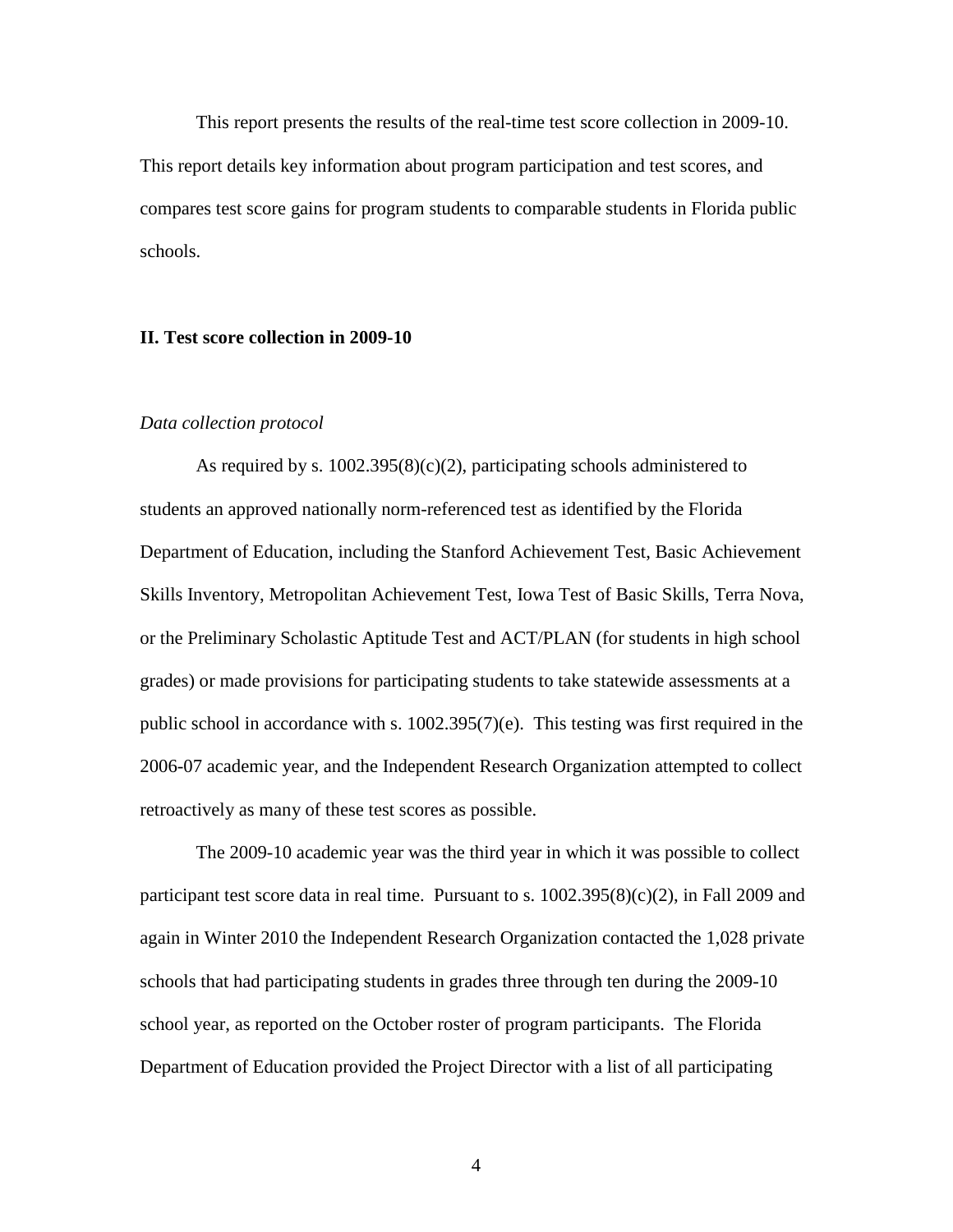students in 2009-10, as of the October participant roster, and refreshed and cross-checked against the January participant roster; of these, 15,151 were in the relevant grades, according to the state records. Schools were provided lists of the relevant students and were instructed to submit test scores to the Independent Research Organization. Schools were also informed that they must provide explanations for any missing or invalid student test scores.

#### *Private school compliance*

In over 99 percent of cases, schools submitted photocopies of official score sheets provided to them by the relevant testing company (e.g., Pearson Assessments). In a small number of schools, the schools scored the tests themselves and forwarded to the Project Director detailed information regarding the nature of test administration and scoring. The Independent Research Organization followed up with schools that had provided partial or incomplete data, or that did not provide data regarding students who had attended school in the relevant grades but for whom no valid test score was received. Upon receipt of the test scores, the Project Director and his staff double-entered, audited and reconciled the scores, and once the scores were confirmed, the original score sheets were destroyed and the resulting electronic databases stored in accordance with s.  $1002.22(3)(d)(5)$  of the Florida Statutes. These data were then matched with student FCAT, public schooling, subsidized lunch and disability history, when available, from the Education Data Warehouse, and with information from student scholarship applications provided by the Scholarship Funding Organizations, and then were stripped of individual identifiers such as names, social security numbers or birthdates, for the purposes of analysis.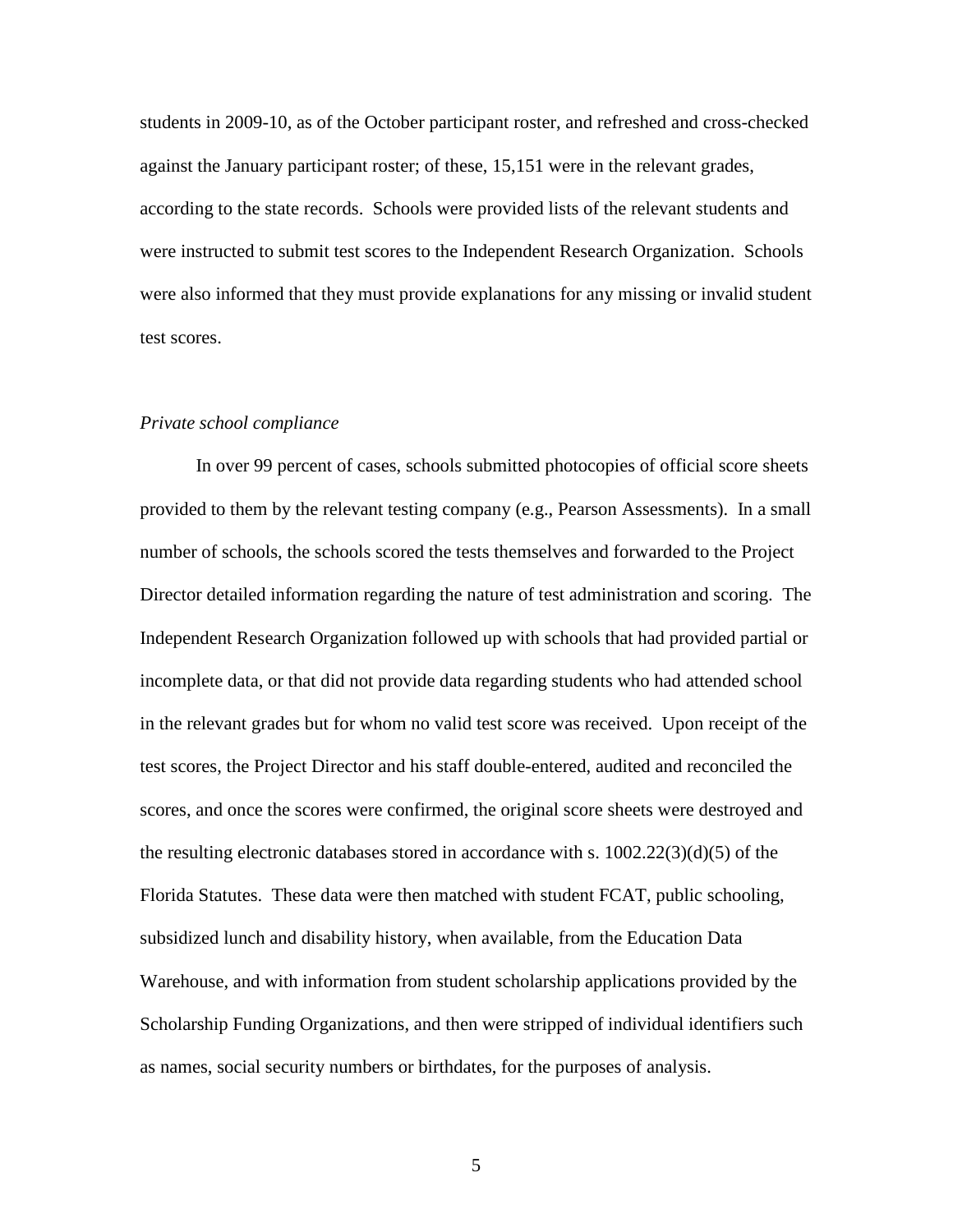Of the 1,028 schools with students in the relevant grades in 2009-10, the overwhelming majority provided evidence of test administration according to the specifications of the program. A small fraction of participating schools closed following the 2009-10 school year and did not provide test scores to the Project Director. In a handful of other cases, the schools administered unapproved tests or neglected to administer tests to participating students; in the case of the small number of noncompliant schools, the Project Director reported the schools to the Florida Department of Education for disciplinary action.

Of the 15,151 students in relevant grades participating in the program in 2009-10, the Independent Research Organization received valid, legible test scores for 13,829 students, or 9[1](#page-6-0).3 percent of all expected students;<sup>1</sup> virtually all of these scores were from tests administered by the private schools themselves. This is modestly lower than the 92.7 percent figure for 2007-08, though still in the same vicinity and easily explainable for reasons described below, but higher than the 89.8 percent rate from 2008-09, and it represents maintenance of the dramatic improvement in score reporting rates over the retrospective 2006-07 score reporting, in which the comparable figure was 72.7 percent. The difference between the retrospective score reporting in 2006-07 and the real-time score reporting in 2007-08 and later years underscores the importance of collecting test score data in real time.

<span id="page-6-0"></span><sup>&</sup>lt;sup>1</sup> We received 9 additional test scores following the January 21, 2011 date in which we merged score records with school records. This report excludes these 9 test scores, because they cannot be merged with the state records for the purposes of analysis.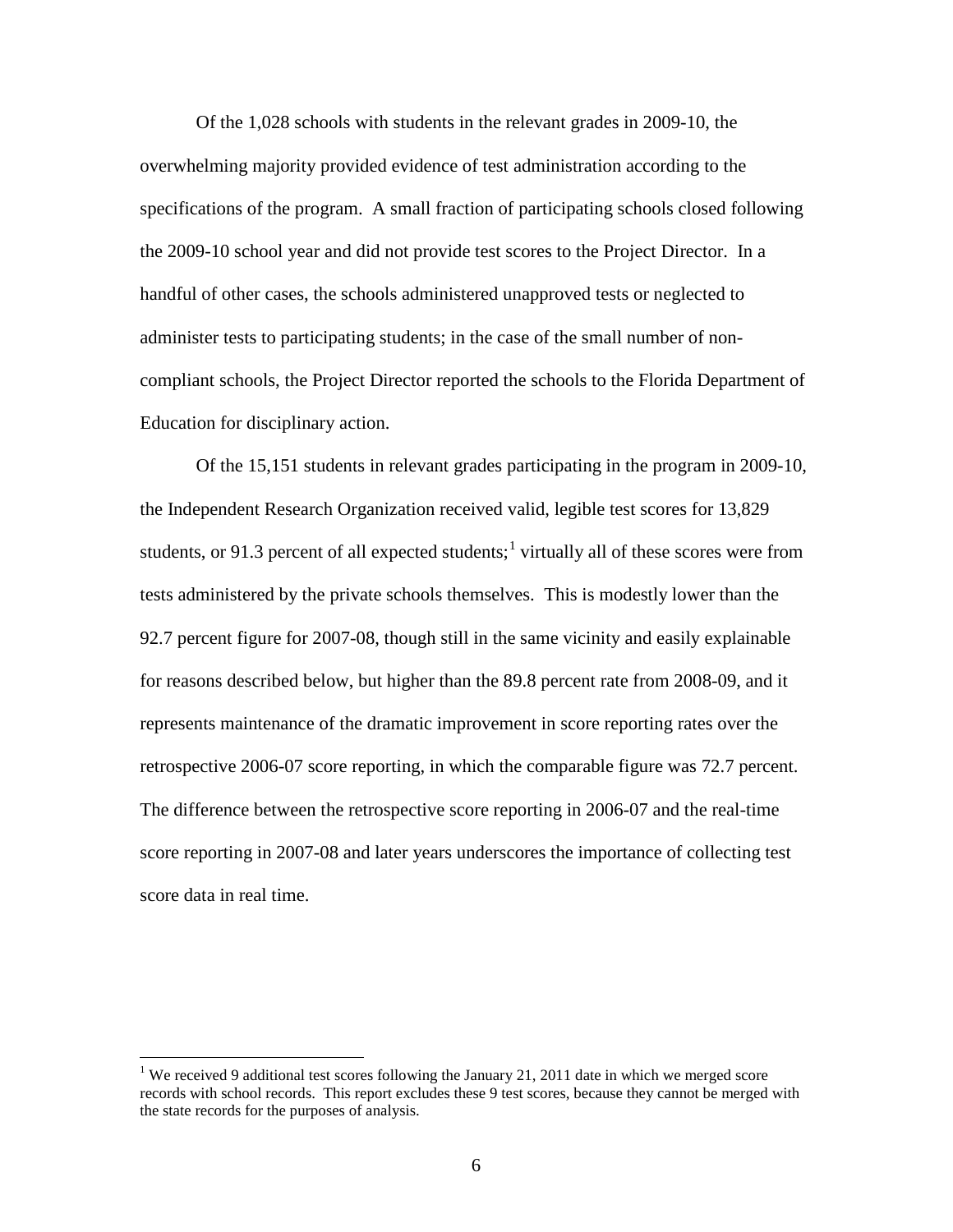

The difference between the 2007-08 and 2008-09/2009-10 percentage of program participants with valid test score gains can be explained by an uptick in the percentage of students who either arrived in the private school after the testing took place -- there is a larger fraction of students attending schools that administered the Iowa Test of Basic Skills in the fall in 2008-09 and 2009-10 as opposed to what occurred during 2007-08 - or left the school before the time in the academic year in which the school administered testing. In 2008-09 and 2009-10, the percentage of students falling into one of these two categories increased to 5.6 percent and 5.8 percent, respectively, as opposed to the comparable figure of 2.7 percent in 2007-08. In addition, 0.6 percent of 2008-09 program participants and 0.7 percent of 2009-10 participants listed on the official roster were deemed ineligible for test score reporting pursuant to s.  $1002.395(8)(c)(2)$  -- slightly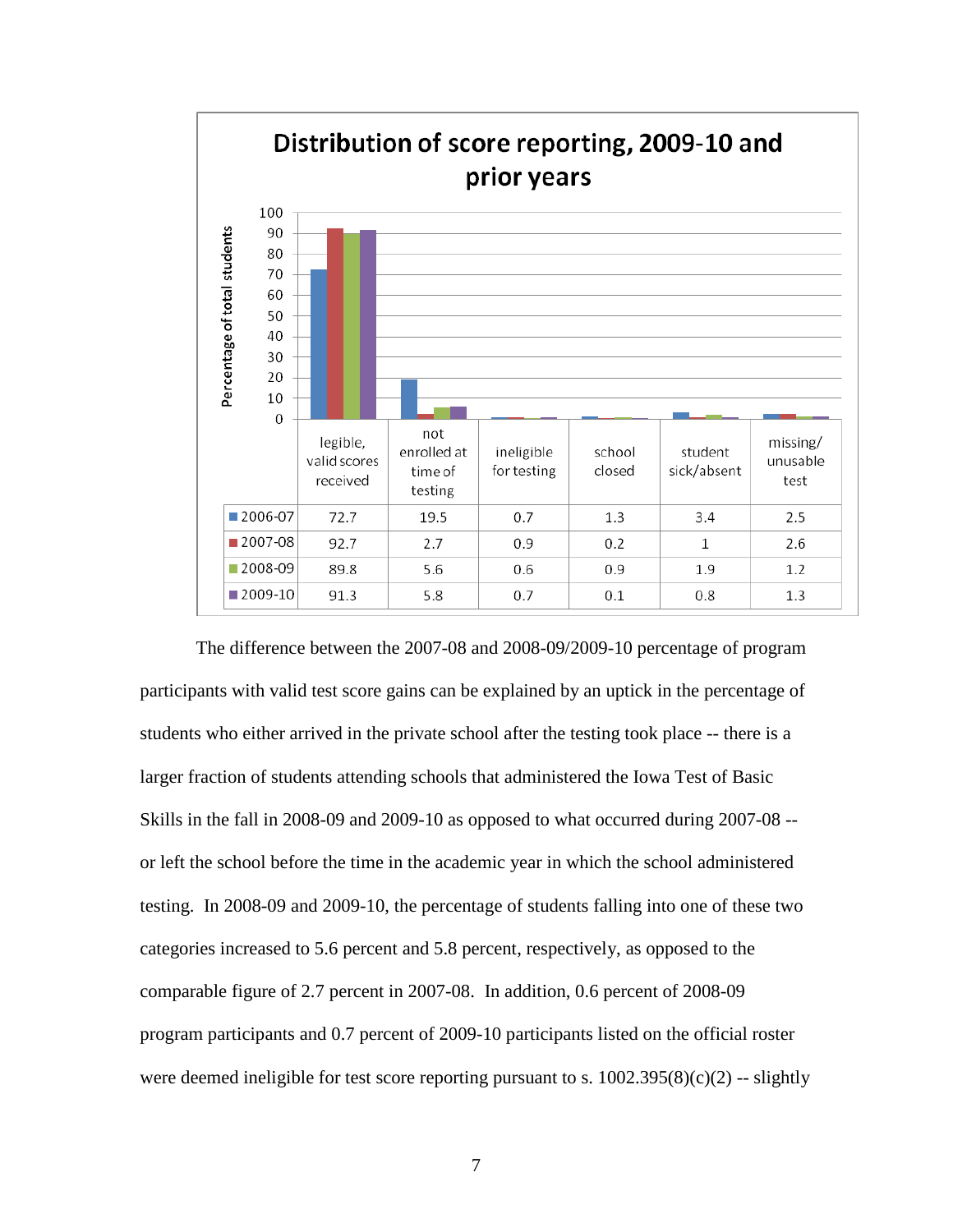lower than the 0.9 percent in 2007-08. Few schools closed before reporting their scores in 2009-10; only 0.1 percent of scores in 2009-10 are missing in this way, a lower fraction than in 2008-09 and similar to the 0.2 percent in 2007-08. Taken together, the percentage of students in 2009-10 with either legible, valid score reporting or one of these other explanations was 97.9 percent, above the 96.9 percent in 2008-09 and the 96.5 percent in 2007-08.

In the remaining cases, the private school either reported the student was absent (0.8 percent, as compared with 1.9 percent in 2008-09 and 1.0 percent in 2007-08) or had some problem with test reporting (1.3 percent, as compared with 1.2 percent in 2008-09 and 2.6 percent in 2007-08.) This last category includes the school providing test scores that were illegible, not providing scores that could be compared with national norms, testing students using an unapproved test, or failing to test students at all. The percentage of schools falling into these categories continues to fall with each successive round of testing, implying that private school compliance with the testing requirements continues to improve.

Of the students who have taken tests that were reported to the Independent Research Organization, virtually 100 percent took a test approved by the Florida Department of Education. The vast majority of the students (69.2 percent) took the Stanford Achievement Test, the nationally norm-referenced test administered to all public school students in the relevant grades in Florida through 2007-08, while another 20.6 percent took the Iowa Test of Basic Skills and 3.7 percent took the Terra Nova test. The other students took a number of other tests, most notably the Basic Achievement Skills Inventory, taken by 1.7 percent of students, the PSAT/NMSQT, taken by 1.3 percent of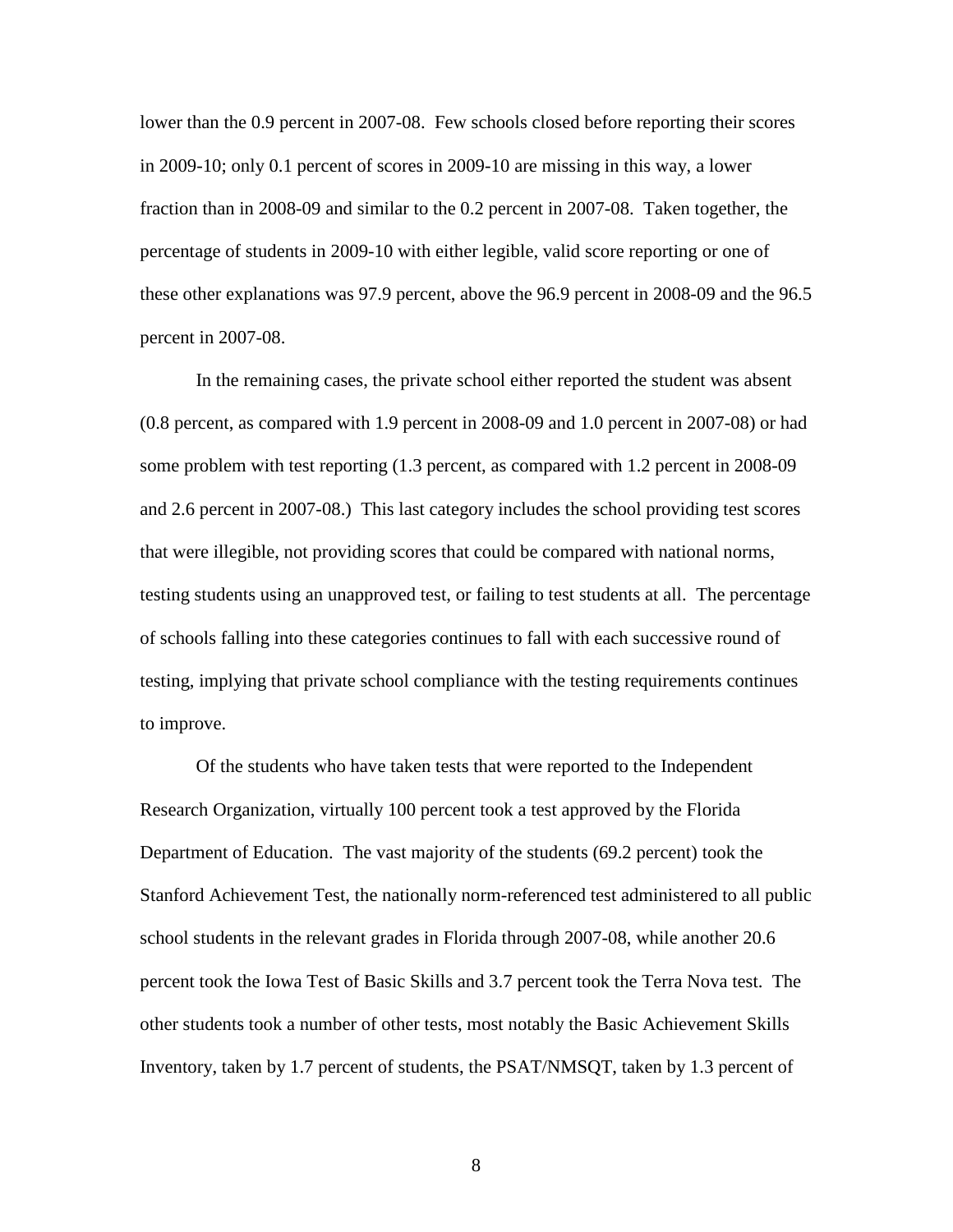students, the ACT/PLAN, taken by 1.3 percent, and the Metropolitan Achievement Test, taken by 0.5 percent. 1.7 percent took other approved tests. No students took a test that was not approved by the Florida Department of Education.

Schools have flexibility as to when they administer their exams, and 20 percent of participating students took their exam in the fall months. These scores are less likely to be directly comparable to public school students' tests than are those taken during the time immediately surrounding the public schools' test administration. The tests most typically taken in the fall months are the PSAT/NMSQT and the Iowa Test of Basic Skills. The latter case is driven strongly by Florida Catholic schools' uniform assessment of students in October using the Iowa Test of Basic Skills. It is likely to be inappropriate to directly compare status scores of tests administered in March to tests administered in October, as they likely have very different purposes. This speaks to the importance of measuring student learning gains rather than levels comparisons, and also indicates that it would be useful to conduct a fall-spring concordance study if at all possible.

#### *Similarity of students with received legible tests to the overall scholarship population*

In 2009-10, the rate of successful test reporting remained at the high levels of previous years. However, around eight percent of the potentially-tested population of students was not tested (due in large part to students arriving at school after testing or leaving a school before testing, or to students being sick or absent during the testing period), so it is important to gauge whether the students whose test scores were successfully reported are comparable to the overall population of students enrolled in the scholarship program at any time during 2009-10.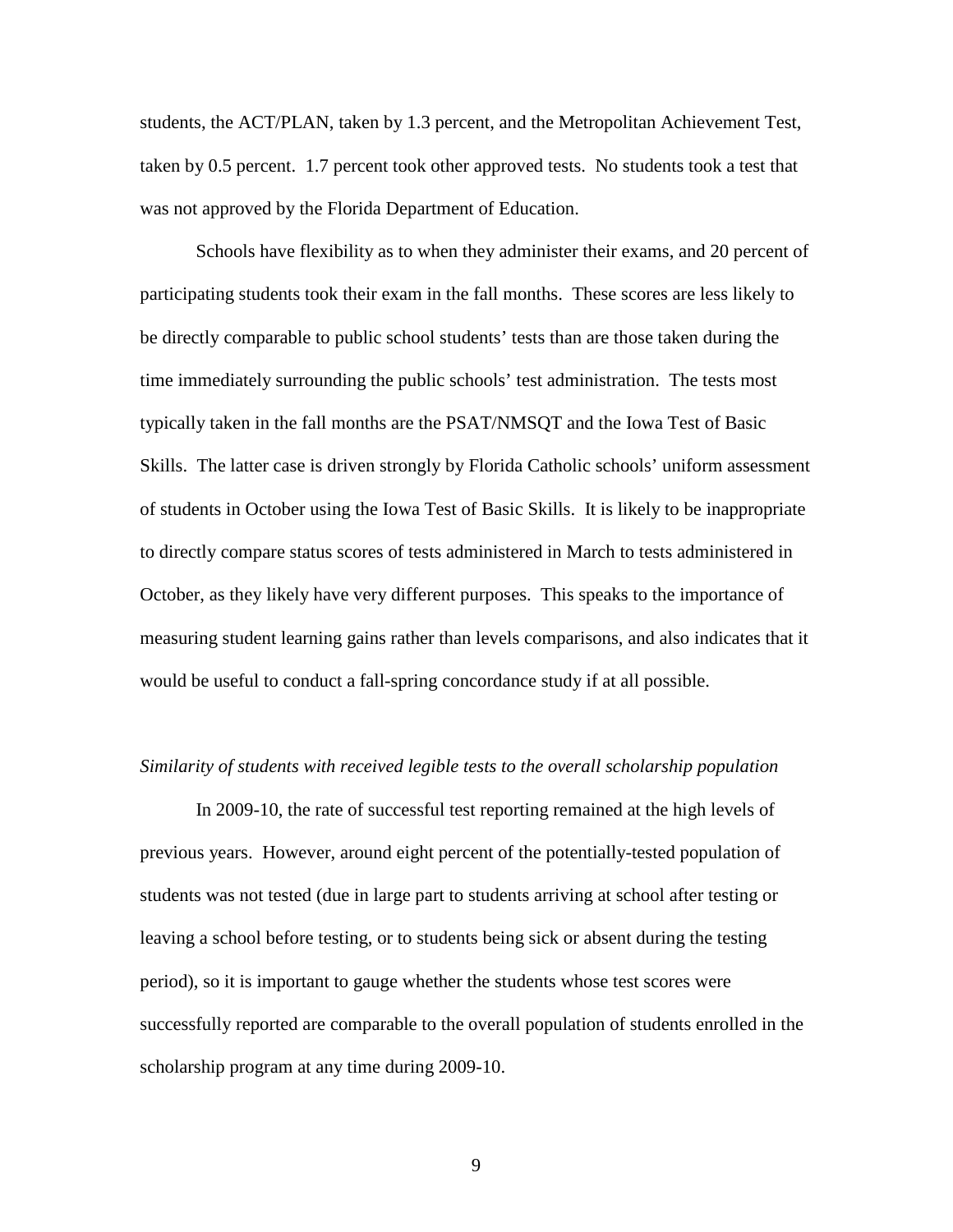

As can be seen from the accompanying figure, there is evidence that students whose test scores were successfully reported are modestly more advantaged than other program participants whose scores were not successfully reported, based on data from the families' scholarship applications. Students whose scores were successfully reported come from families with somewhat higher incomes, with parents considerably more likely to be married, and are more likely to be white, than are students whose scores were not successfully reported, for whatever reason. These differences may have been expected, as highly transient students are likely to be less advantaged, and are more likely to have not been tested because they changed schools. However, even among students who were still in the school at the time of testing, those missing score reports tend to be less advantaged (with family incomes eight percent lower), with unmarried parents (23 percent married versus 41 percent married), nonwhite (19 percent white versus 23 percent white), and male (52 percent male versus 49 percent male.) These differences therefore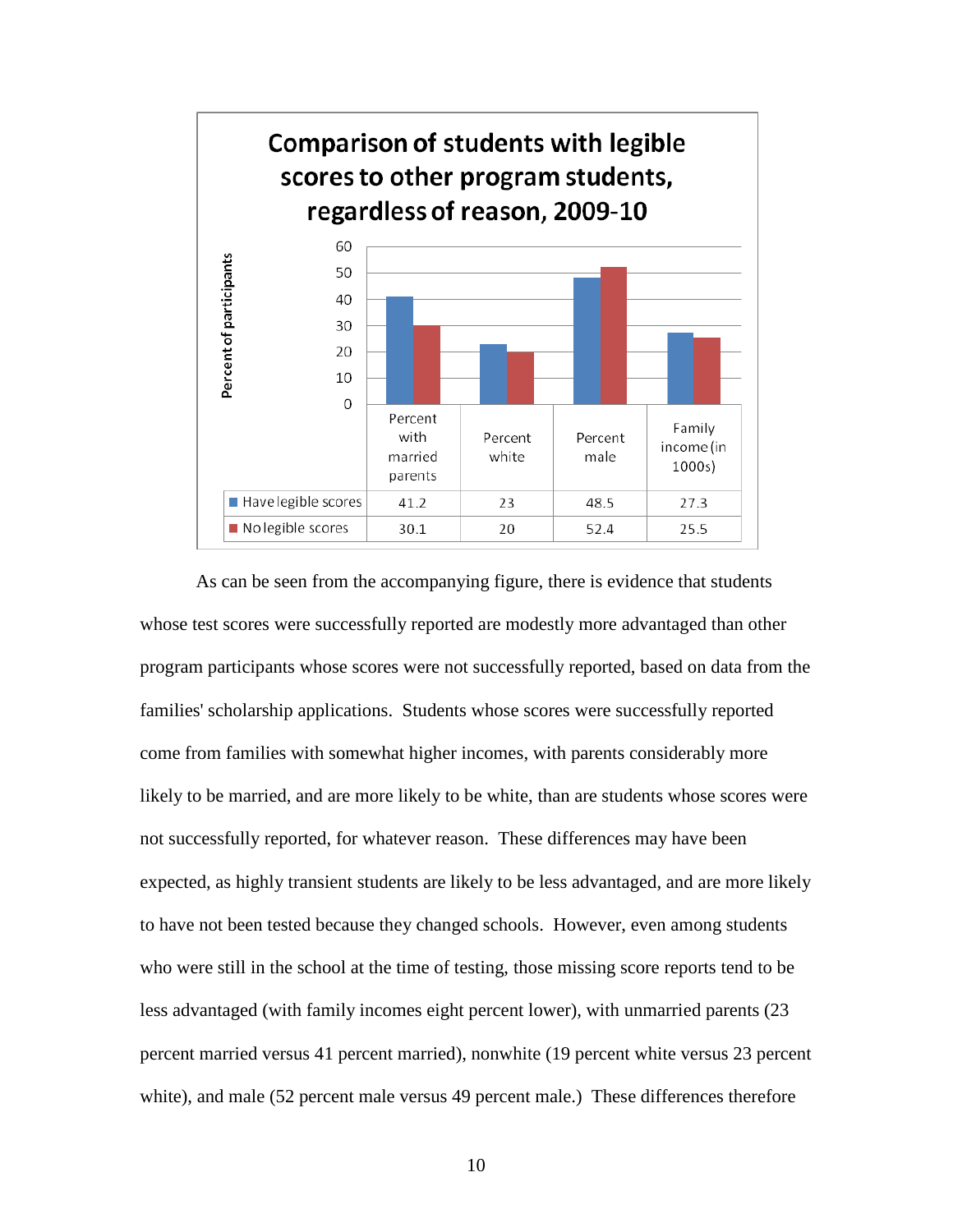underscore the importance both (1) of obtaining as full a collection of test score data as possible, and (2) of measuring student test score gains. It is not obvious that students with missing test scores would have had higher or lower gain scores than those with test scores available. It is also important to note that while public school records do not include data on family income or parental marital status, we observe that those missing public school test scores are also more likely to be nonwhite and eligible for free or reduced price lunches.

### **III. Test scores of 2009-10 program participants**

Because program participants may take any number of nationally normreferenced tests and because private schools have some flexibility in the form in which these test scores are reported and the time of year the test is administered, the only way to ensure reasonable comparability across schools and program participants is to report national percentile rankings. National percentile rankings are desirable because they are compared against a nationally-representative group of students; so long as the national norms for one test (such as the Stanford Achievement Test) are comparable to the national norms for another test (such as the Iowa Test of Basic Skills) then there is no inherent bias associated with comparing the national percentile rankings of one student taking a certain test to those of another student taking a different test.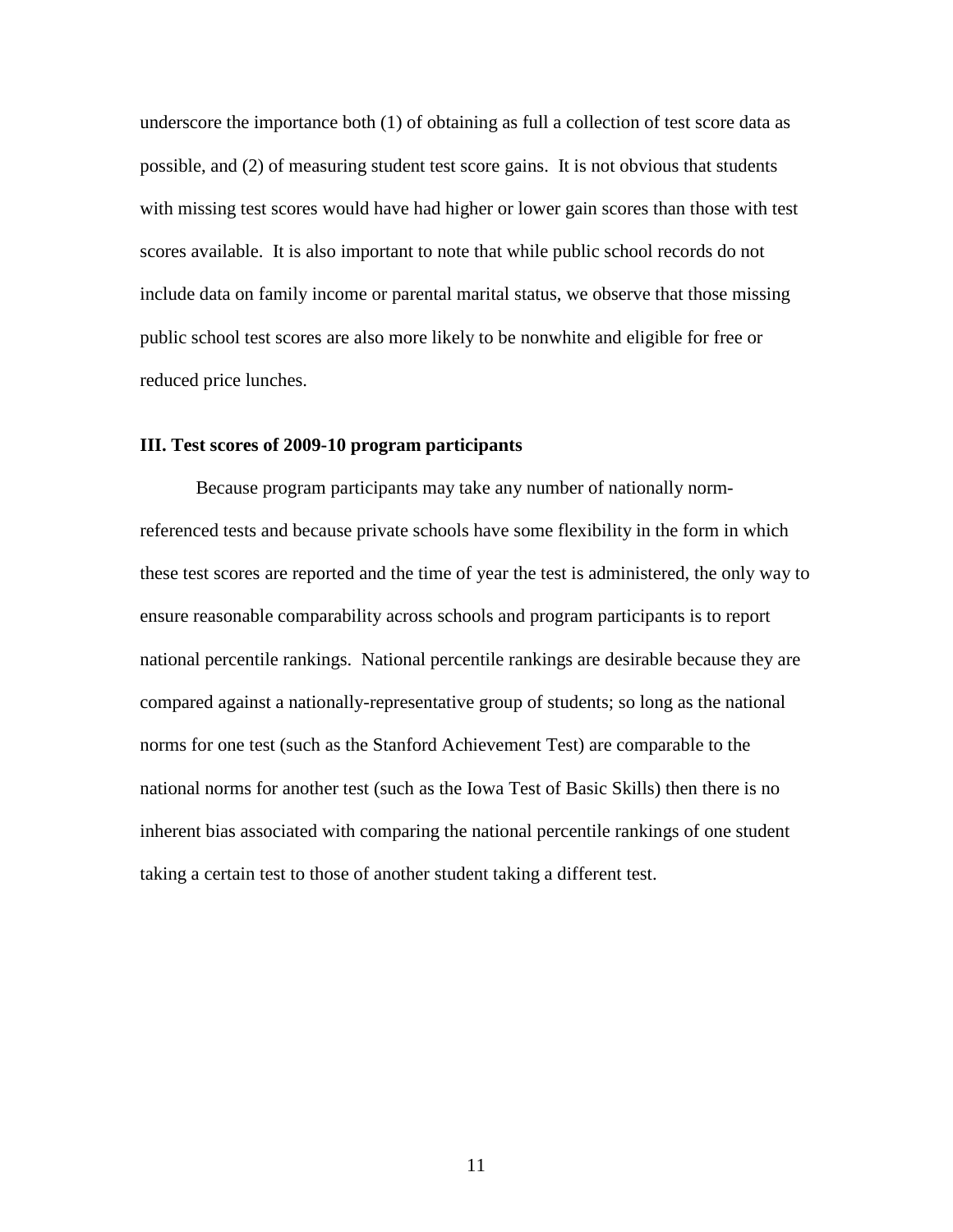

The chart above presents the basic distribution of national percentile rankings among FTC students participating in the program in 2009-10. The typical student in the program scored at the 45th percentile in reading and the 46th percentile in mathematics. This is basically unchanged from 2007-08 or 2008-09, in which the typical student in the program scored at the 44.8th (45.3rd in 2008-09) percentile in reading and the 46.3rd (46.2nd in 2008-09) percentile in mathematics. Were the distributions to be limited to those taking the Stanford Achievement Test in the spring -- the most comparable to the students in the public schools -- the typical student would have scored at the 44th percentile in reading and the 47th percentile in mathematics. Given that the distributions of test scores are sufficiently similar for those taking the Stanford Achievement Test in the spring versus the full set of scholarship recipients, this report will focus on the full set of students for whom data are available, regardless of test administered.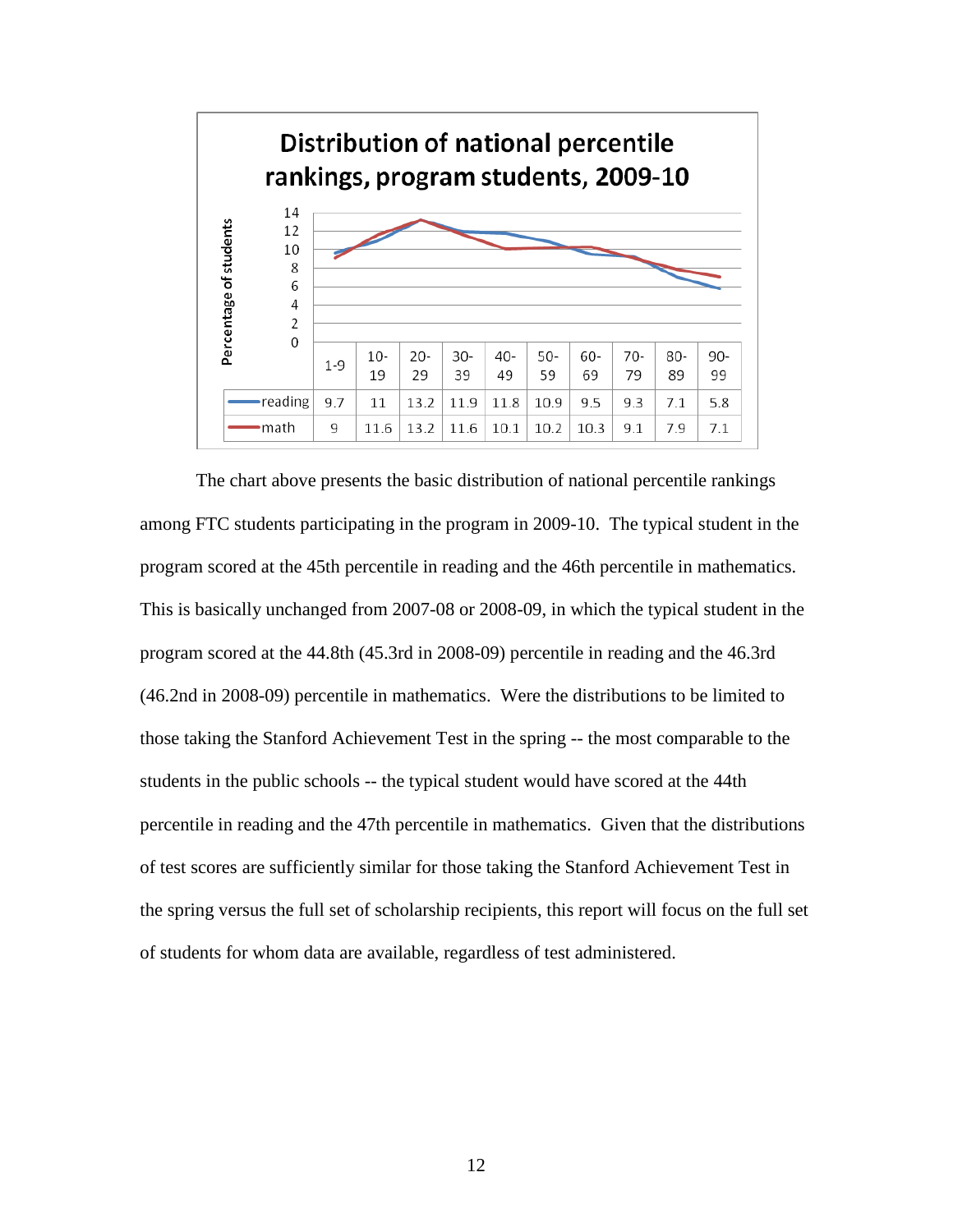

The next chart presents average norm referenced test scores, expressed in terms of national percentile rankings, for various subsets of the FTC Scholarship recipient population, stratified by race, sex, income, and parental marital status. Income is expressed in terms of fraction of the poverty line, to reflect the fact that families of different sizes have different official measures for poverty; those with family incomes below 130 percent of the federal poverty line are eligible for free school meals, while those with incomes between 130 and 185 percent of the poverty line are eligible for reduced-price meals. As can be observed in the table, white participants tend to score better than do minority participants, females tend to perform better than do males, students with married parents tend to score better than do students with unmarried parents, and relatively high-income families tend to score better than do relatively lowincome families. These averages closely mirror the figures presented in previous years' reports.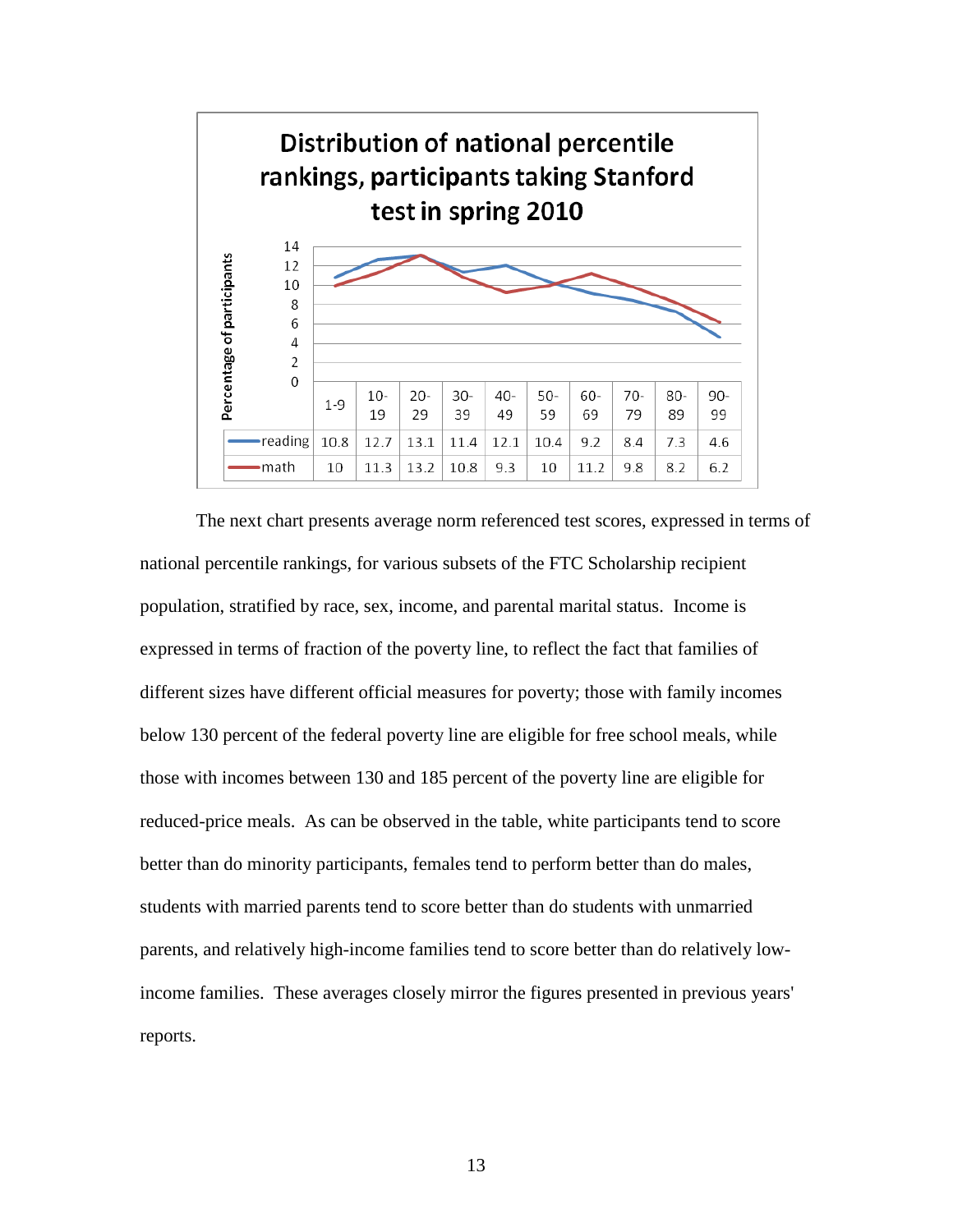

#### *Test score gains for FTC Scholarship program participants*

The relevant statutes call for comparisons of test score gains for FTC Scholarship Program students to similar students in public schools. Because the test scores in both 2008-09 and 2009-10 are measured in terms of national percentile rankings, gain scores can only be interpreted as changes in national percentile rankings, and are therefore subject to issues regarding ceiling effects (where students whose scores are already in the high percentiles cannot gain much more) and floor effects (where students whose scores are already in the low percentiles cannot lose much more ground.) Ceiling and floor effect concerns are mitigated for students whose initial national percentile ranking falls in the middle portions of the initial test score distributions, which is the case for the vast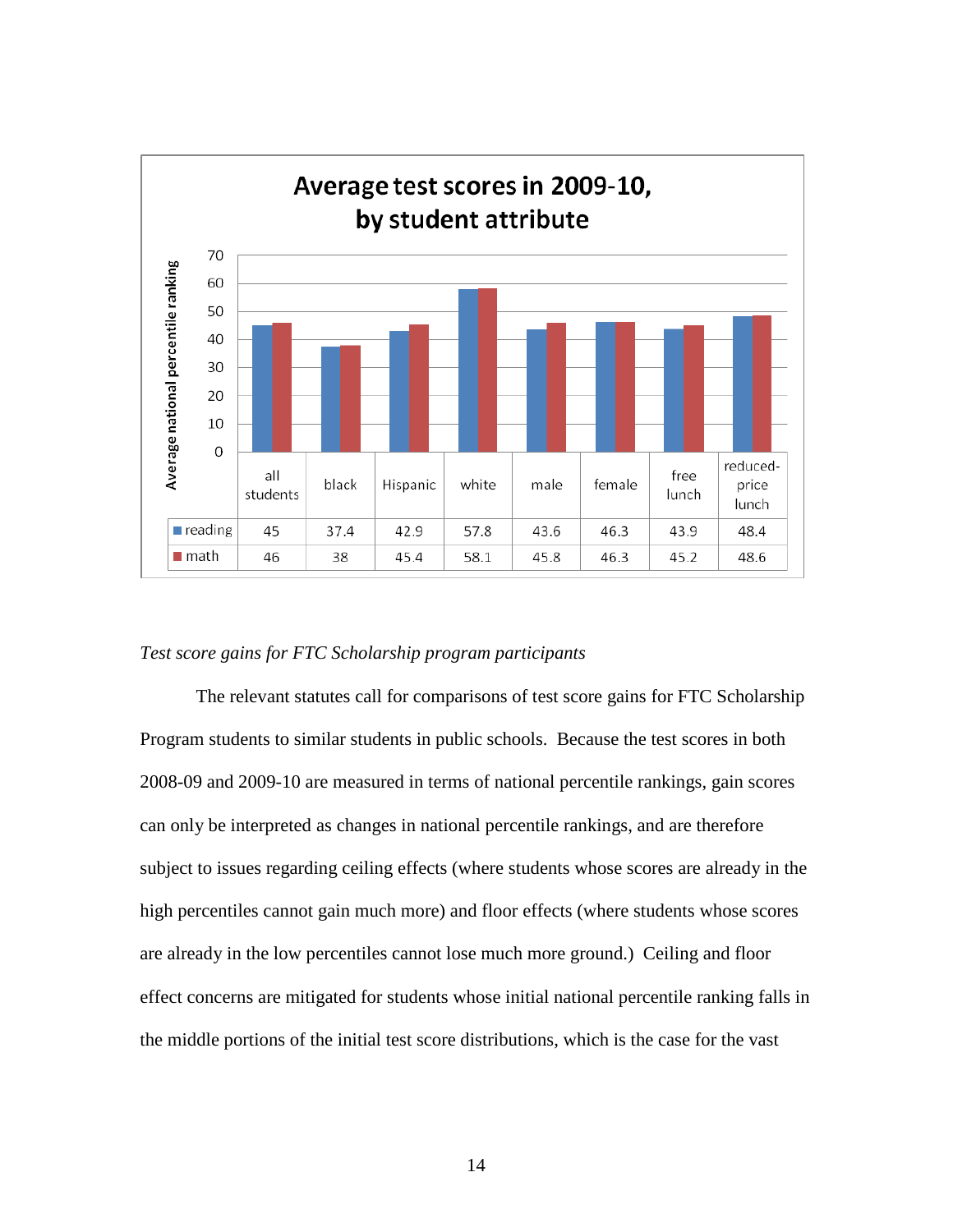majority of students participating in the FTC Scholarship Program (as well as in the public schools.)



The chart above presents information on the distribution of program participants' test score gains in reading and mathematics for the set of 6,667 students with legible reading scores and 6,687 students with legible mathematics scores in both 2008-09 and 2009-10. The mean gain for program participants is -1.2 national percentile ranking points in reading and -1.7 national percentile ranking points in mathematics, numbers that are numerically slightly worse but statistically indistinguishable from past years' average gains scores. In other words, the typical student participating in the program tended to maintain his or her relative position in comparison with others nationwide. It is important to note that these national comparisons pertain to all students nationally, and not just low-income students -- the students eligible to participate in the FTC Scholarship Program. It is also important to note that while the typical gain in national percentile rankings compared with the nation as a whole is essentially zero for program participants,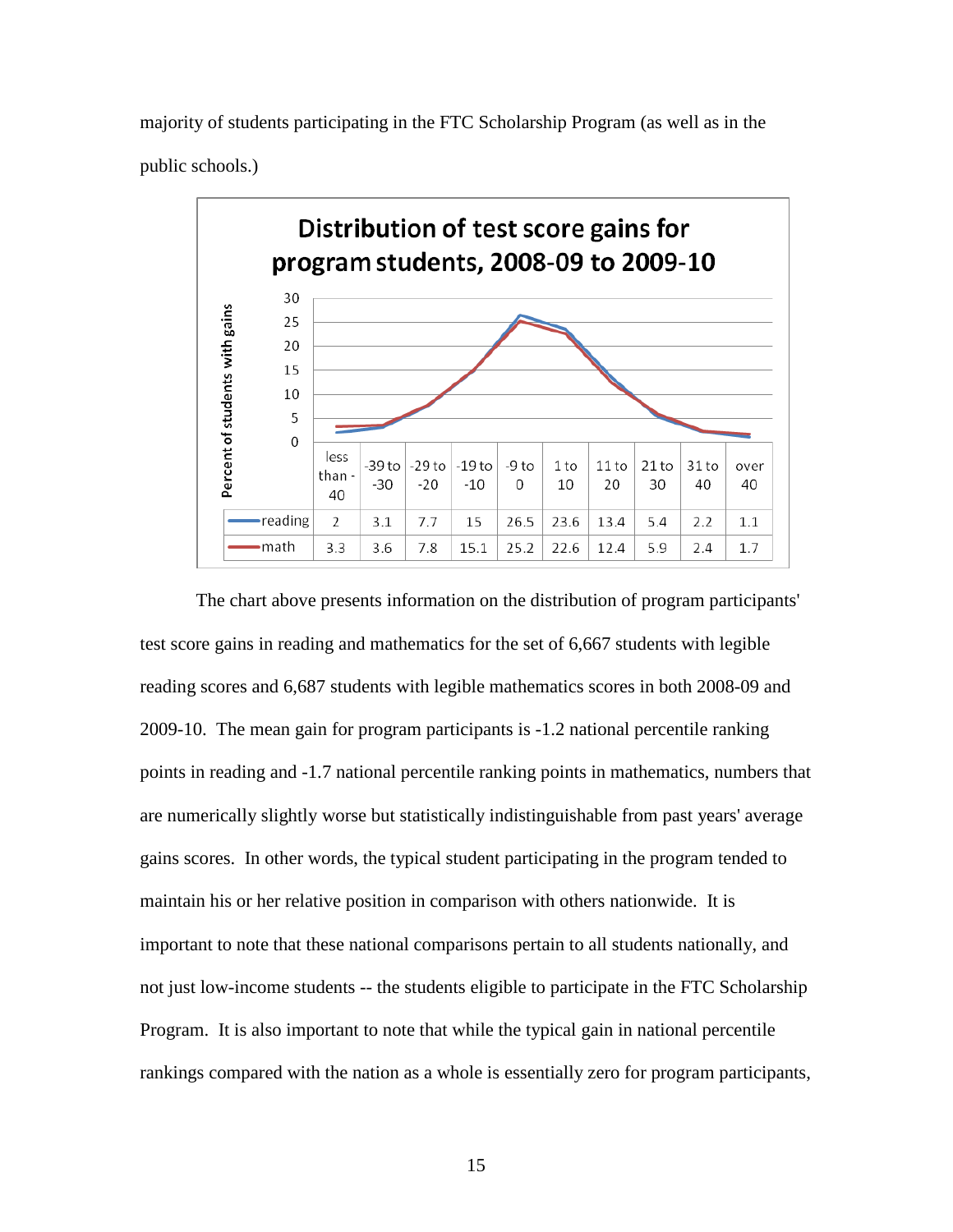this statistic masks considerable variation in individual students' gains. For instance, 10.8 percent of students participating in the program lost 20 or more percentile points in reading relative to the nation as a whole between 2008-09 and 2009-10, while 8.7 percent of program participants gained 21 or more percentile points in reading over this same time period. Furthermore, these comparisons are very similar when limited to students taking the Stanford Achievement Test during the spring: -1.4 national percentiles in reading and -1.2 national percentiles in mathematics.)

### **IV. Comparisons with public school test-takers**

One important purpose of this evaluation is to compare the relative year-to-year gains in the test score of FTC Scholarship Program students to those of comparable public school students. This report compares the distribution of test score gains between 2008-09 and 2009-10 for the two groups of students. It is very important to note, however, that differences in the gains should not be interpreted as causal, for two principal reasons.

One reason to not interpret differences in test score gains between public school students and FTC Scholarship Program students as causal per se involves the fact that students and families choose whether to participate in the program, and these choices introduce "selection bias" into any comparison of test score gains. $^2$  $^2$  In addition, selection into a public school comparison group is not random. All FTC Scholarship Program students are certified to be low-income, but only three percent of public school free- or

<span id="page-16-0"></span> $2<sup>2</sup>$  A technical description of selection into the FTC Scholarship Program is provided in David Figlio, Cassandra Hart, and Molly Metzger, "Who Uses a Means-Tested Scholarship, and What Do They Choose?" published in the *Economics of Education Review* in 2009. A brief summary of the key points of that paper is provided in this report.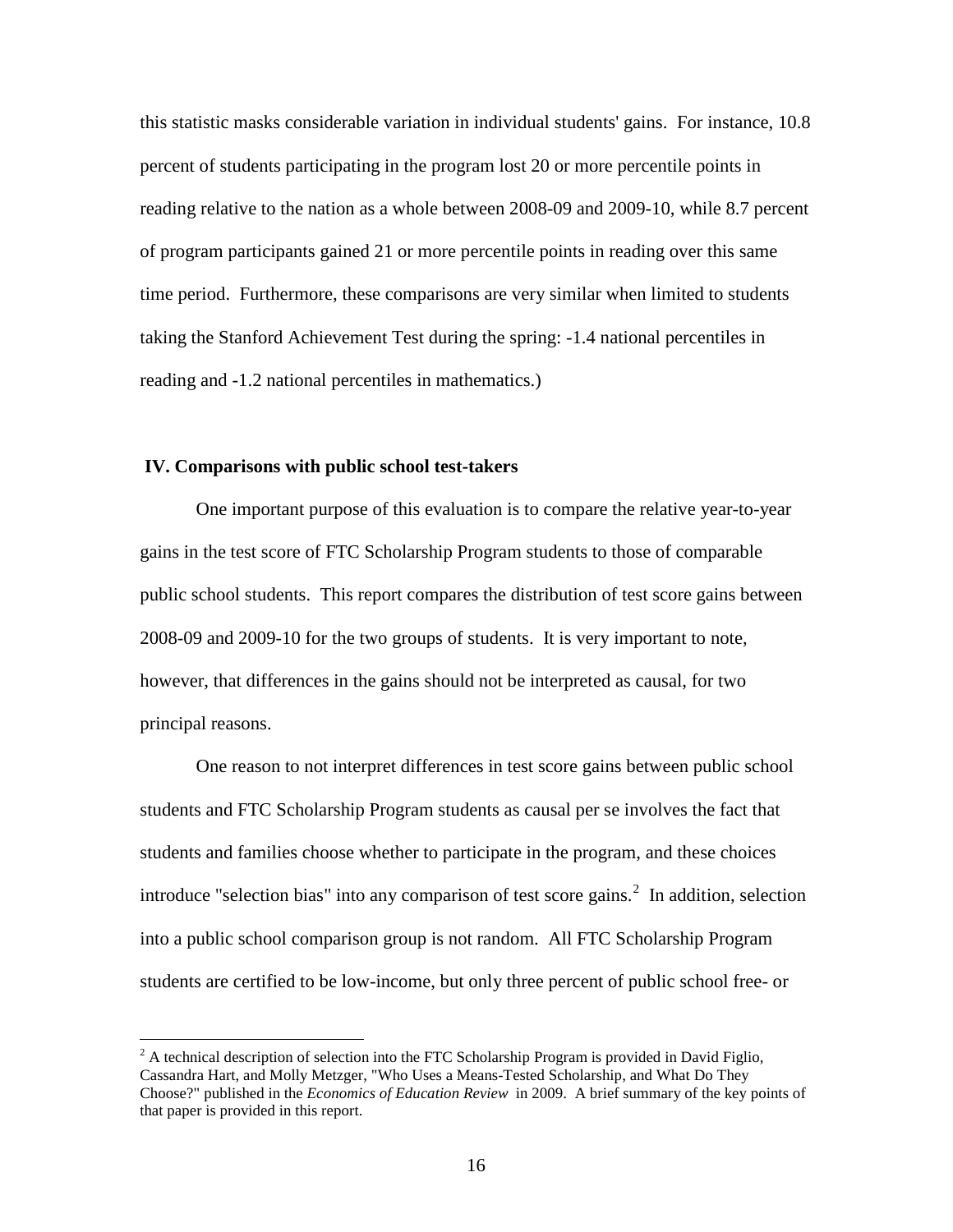reduced-price lunch students' family incomes are audited, so some fraction of the public school comparison population may actually be of higher income than the program allows. The results of these audits strongly suggest that many public school students receiving free or reduced-price lunches are not from families with comparable incomes to those participating in the FTC Scholarship Program. Therefore, it seems to be clear that school meals recipients in the public schools are not a very effective comparison group for FTC Scholarship Program participants, because their family incomes are likely to be considerably different. While it is impossible to measure just how large these differences are, the results of the audits indicate that they may be substantial.

Taken together, these two factors indicate that direct comparisons of average test score gains in the public sector versus FTC Scholarship Program participants, while informative, should not be interpreted as effects of the program on student test score gains. This report presents these basic comparisons of student test score gains in the public and private sectors, and then presents the results of more sophisticated empirical methods aimed at more compellingly deducing the causal effect of participating in the FTC Scholarship Program.

#### *Summary of key selection findings*

Before directly comparing student test score gains between FTC Scholarship Program participants and others in the public sector, who may or may not be ultimately eligible for program participation, it is important to gauge the degree to which these comparisons are likely to be apples-to-apples comparisons. This report therefore begins with a brief summary of some of the key findings of the technical paper mentioned above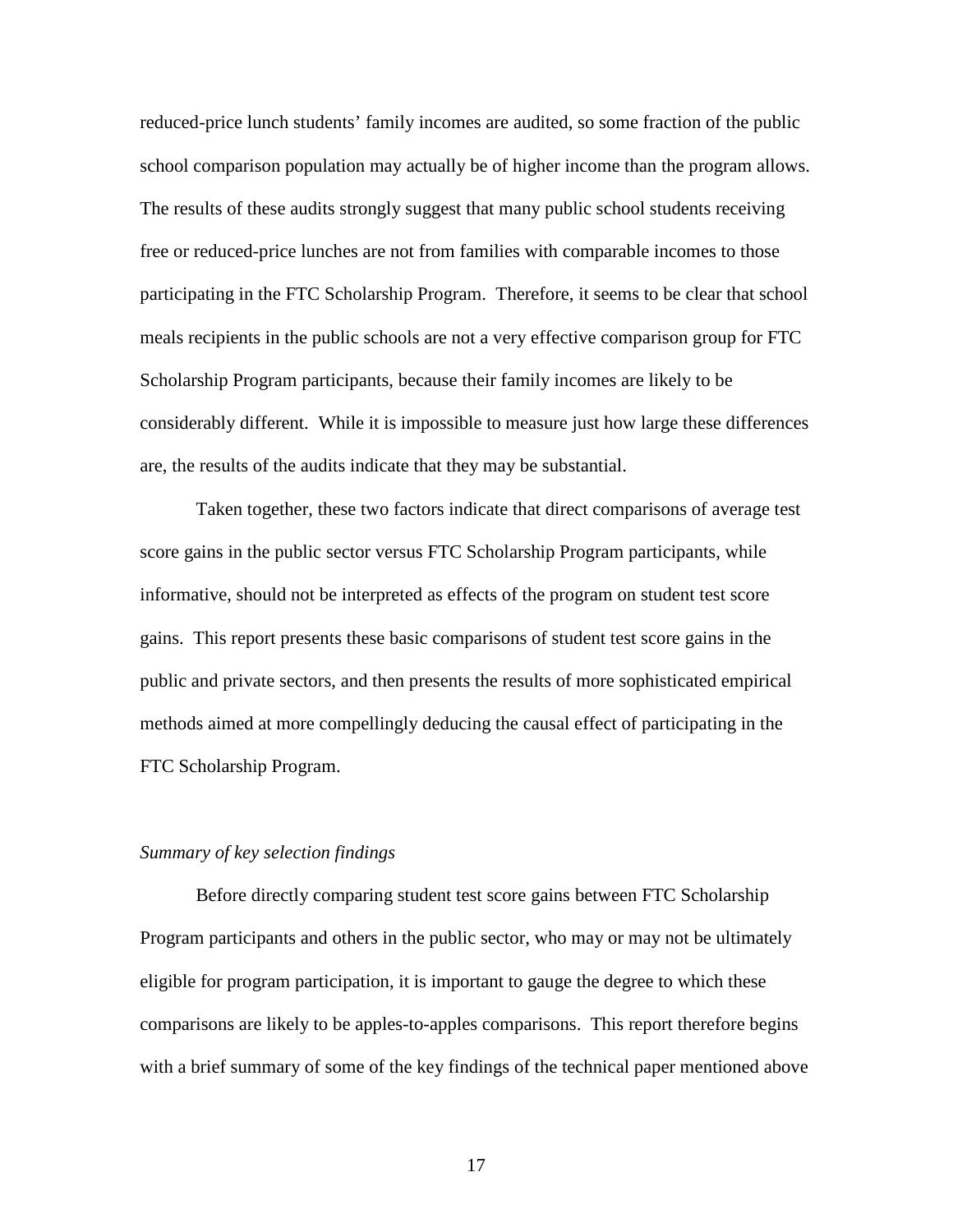that describes selection into the program. Any selection findings could reflect either of the two factors -- differential self-selection amongst eligible students; or systematic ineligibility amongst non-participating students who still receive subsidized school meals -- but these findings are highly informative in either case.



 The most natural way to make comparisons is to consider a set of students who all spent the prior year in Florida public schools and who received subsidized school meals, making them plausibly eligible to participate in the program. This report employs the most recent data available at the time of writing -- students who spent the 2008-09 academic year in the Florida public schools, so one can compare the students who entered the FTC Scholarship Program in 2009-10 versus potentially comparable students who did not enter the program in that year but remained free or reduced-price lunch eligible in 2009-10, according to Department of Education records. We exclude students with disabilities who could participate in the McKay Scholarship Program. The chart above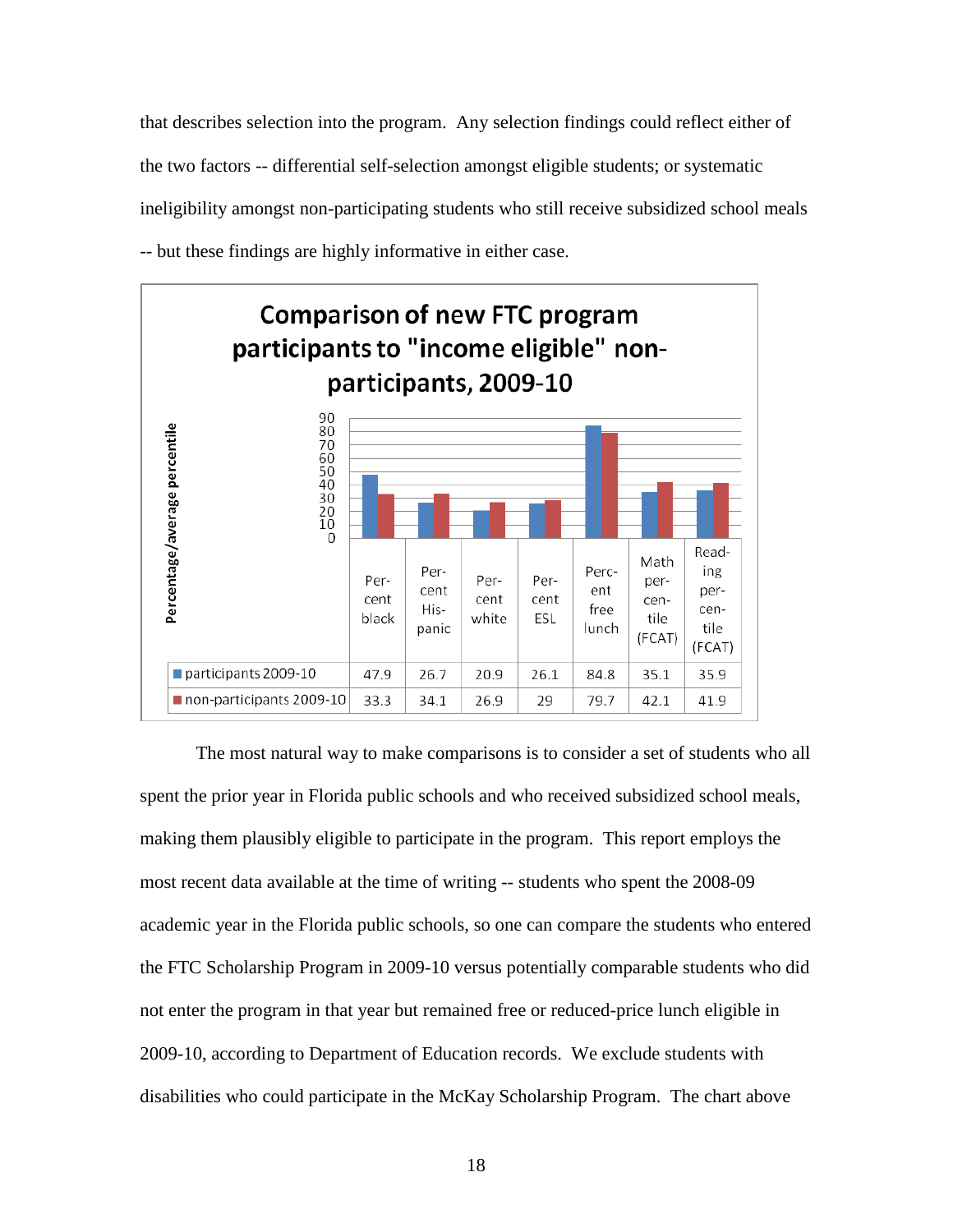presents some basic facts about FTC Scholarship Program participants relative to other potentially income-eligible students. In order to compare similar populations across bars, we restrict analysis to students who had taken either a reading or math test in public school in 2008-09; prior research suggests that this is very similar to the overall population of potential program participants who spent the prior year in a public school. We also limit the analysis to students who would be in grade 10 or below in 2009-10, so that this reflects the set of students for whom a test score is possible. By these standards, there were 2,408 new students in the FTC Scholarship program from this sample and 641,873 students who remained in the public schools and continued on subsidized school lunches in 2009-10.

One observes that FTC Scholarship Program participants differ from nonparticipants on all of the characteristics easily observed in the administrative record. Scholarship participants are more likely than non-participants to be black, and less likely to be Hispanic or white, and participants are less likely than are non-participants to speak English as a second language. Scholarship participants are more economically disadvantaged than are non-participants on average. While all children in both the participant and non-participant groups were self-reported to be eligible for subsidized lunch at some point in the 2008-09 school year, participants were more likely to qualify for free lunch as of the last survey taken, while non-participants were more likely to qualify only for reduced-price lunch, indicating that scholarship participants were relatively disadvantaged, even conditional on reported income eligibility. Finally, and perhaps most importantly, scholarship participants have significantly poorer test performance in the year prior to starting the scholarship program than do non-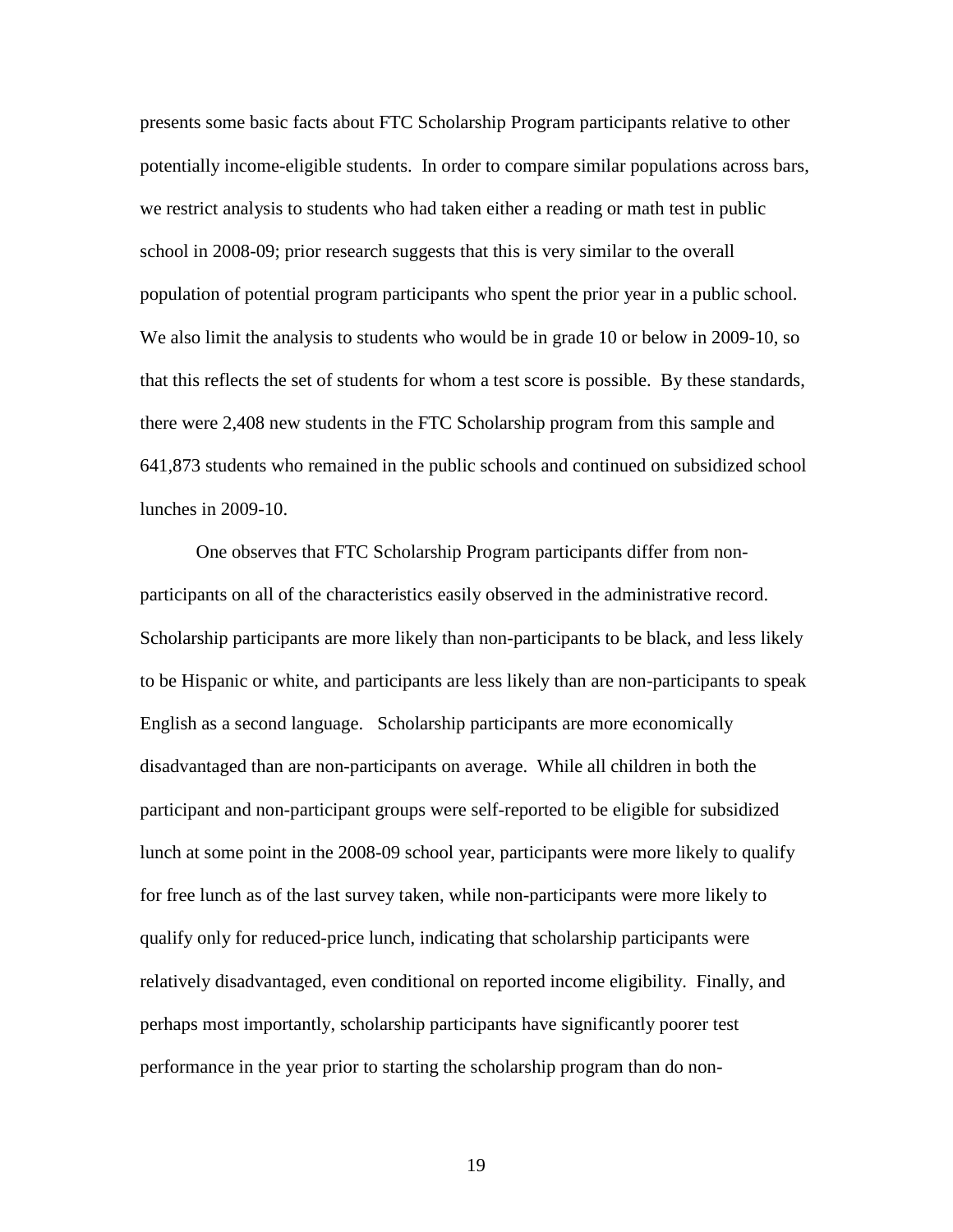participants. On both the FCAT mathematics and FCAT reading tests, 2009-10 nonparticipants out-performed 2009-10 scholarship participants in the 2008-09 school year, when both groups were still attending public schools.<sup>[3](#page-20-0)</sup> All of these differences are large in magnitude and are statistically significant, and indicate that scholarship participants tend to be considerably more disadvantaged and lower-performing upon entering the program than their non-participating counterparts. These differences are very similar to those observed in years past and reported in prior program reports.

The mean differences in 2008-09 performance between public school students who would ultimately participate in the FTC Scholarship Program in 2009-10 and those who are plausibly income-eligible but who remained in Florida public schools in 2009-10 are compelling, but there are numerous remaining selection questions. For instance, these results are consistent both with the idea that relatively high-performing students from low-performing schools are the ones selecting into the scholarship program, as well as with the idea that relatively low-performing students, regardless of school, are the ones selecting into the program. It is clear that these two possibilities have very different implications for the interpretation of differential selection into the program.

Unlike previous years, in which FTC Scholarship Program participants came disproportionately from lower-performing schools, the newcomers to the program in 2009-10 came from comparable schools, according to Florida Department of Education school grades in 2009, as did eligible students who did not participate in the program. Amongst the students new to the program in 2009-10, 49.6 percent came from schools

<span id="page-20-0"></span><sup>&</sup>lt;sup>3</sup> Note that the numbers reported in the test score comparisons are different in this report from those in previous reports. In previous reports, I reported the prior-year norm referenced test national percentile. That is not possible to do in 2008-09, as students in public schools took only the FCAT. Therefore, in this report, I present information based on the state percentile ranking on the FCAT. All comparisons are qualitatively very similar to those presented in prior years' reports.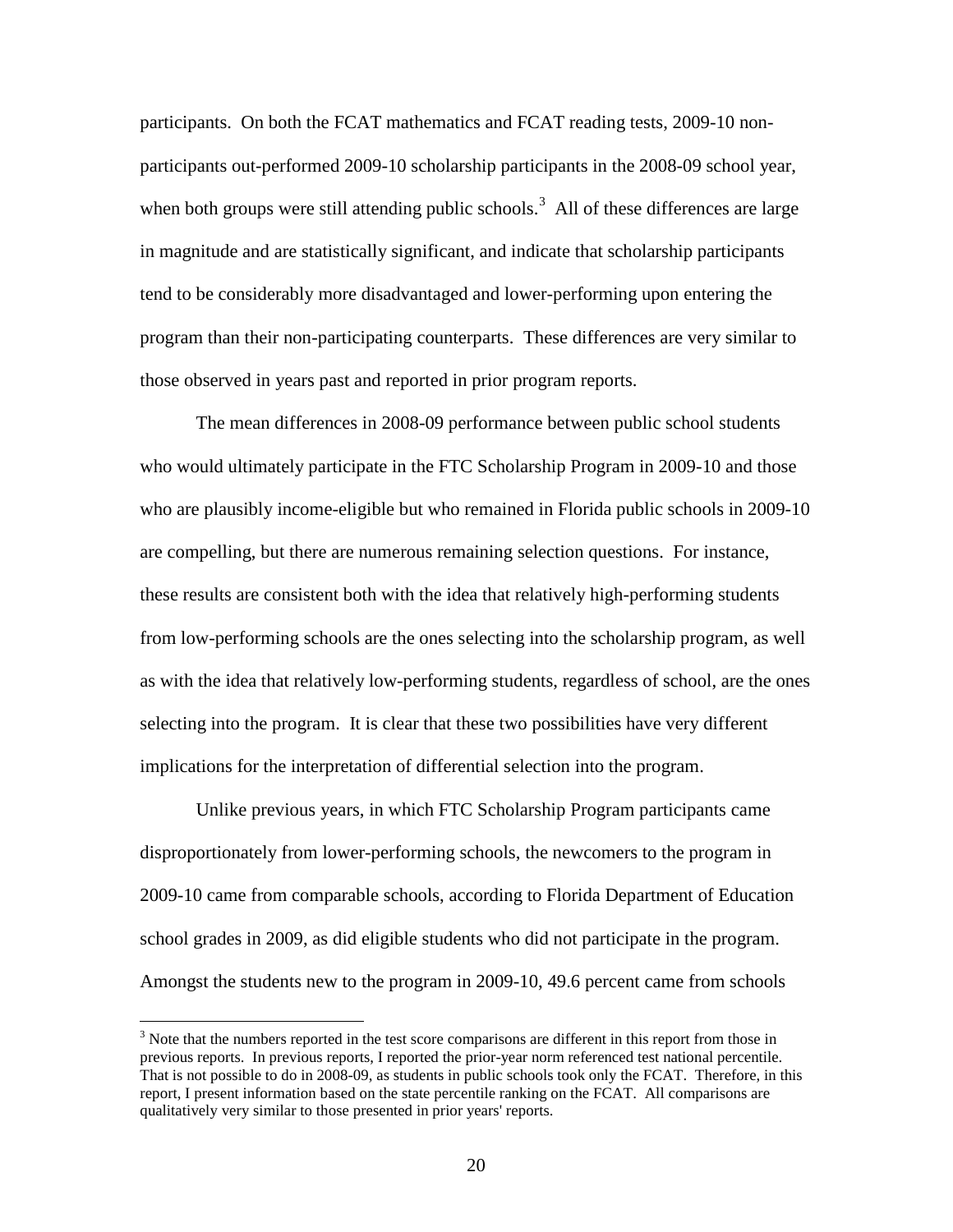graded "A" by the Florida Department of Education in 2009, as compared with 50.8 percent of those public school students eligible for free or reduced-priced lunches who did not participate. At the other extreme, 9.0 percent came from schools graded "D" or "F" by the Florida Department of Education in 2009, as compared with 9.8 percent of those public school students eligible for free or reduced-priced lunches, and 21.3 percent came from schools graded "C" or below by the Florida Department of Education in 2009, as compared with 20.0 percent of those public school students eligible for free or reduced-priced lunches.



 One selection pattern that remains from prior years, and in fact has gotten stronger, is that regardless of the performance level of the public school that FTC Scholarship Program participants came from, these students tended to be lowerperforming before they entered the program. As can be seen in the accompanying figure, 30.3 percent of students who would select into the program were in the bottom fifth of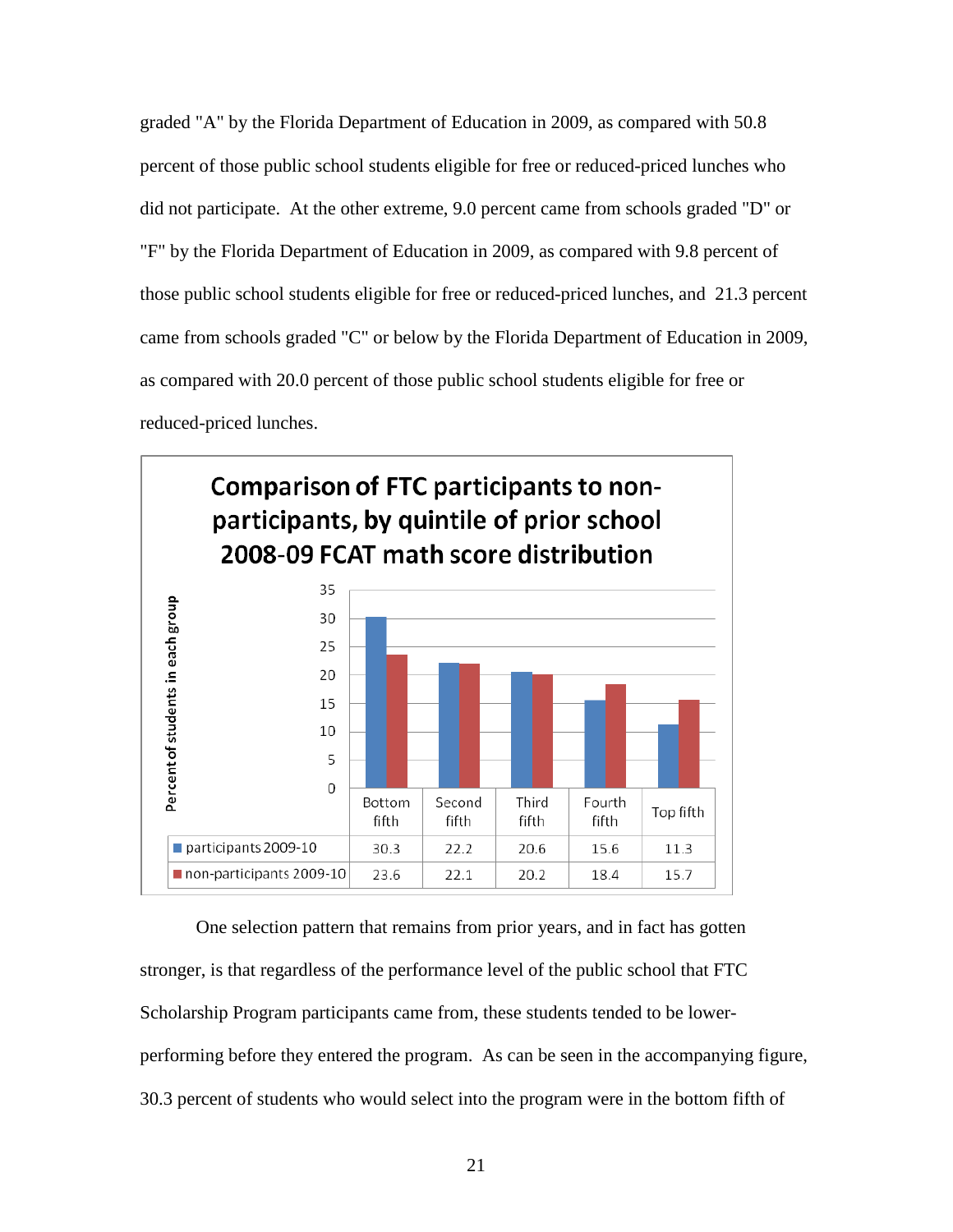their prior public school's mathematics FCAT test score distribution, while only 23.6 percent of non-participating free- or reduced-price lunch students were in the bottom fifth of the distribution in the prior public school. This gap of 6.7 percentage points is considerably more pronounced than the 4.4 percentage point gap observed in the previous year's report. (Similar differences are present in terms of reading scores.) At the top of the test score distribution, only 11.3 percent of students who would select into the program were in the top fifth of their prior public school's mathematics test score distribution, as compared with 15.7 percent of free- or reduced-price lunch students in the top fifth of the distribution in the prior public school; the 4.3 percentage point gap is larger than the 3.3 point gap observed in last year's report. Clearly, public school students who ultimately became program participants are more likely to be the relatively lower-performing students in their schools.

#### *Computing gains of public school students*

The fact that program participants are not a random sample of potential students makes clear that direct comparisons of gains of program participants to non-participants will not yield causal estimates of the effects of the program on participating students. Nonetheless, it is still very worthwhile to benchmark the distribution of measured student learning gains amongst program participants against the distribution of learning gains amongst potentially eligible public school students who elected not to participate in the program.

An additional complication is that public school students no longer take a directly comparable nationally norm-referenced test, making comparisons across sectors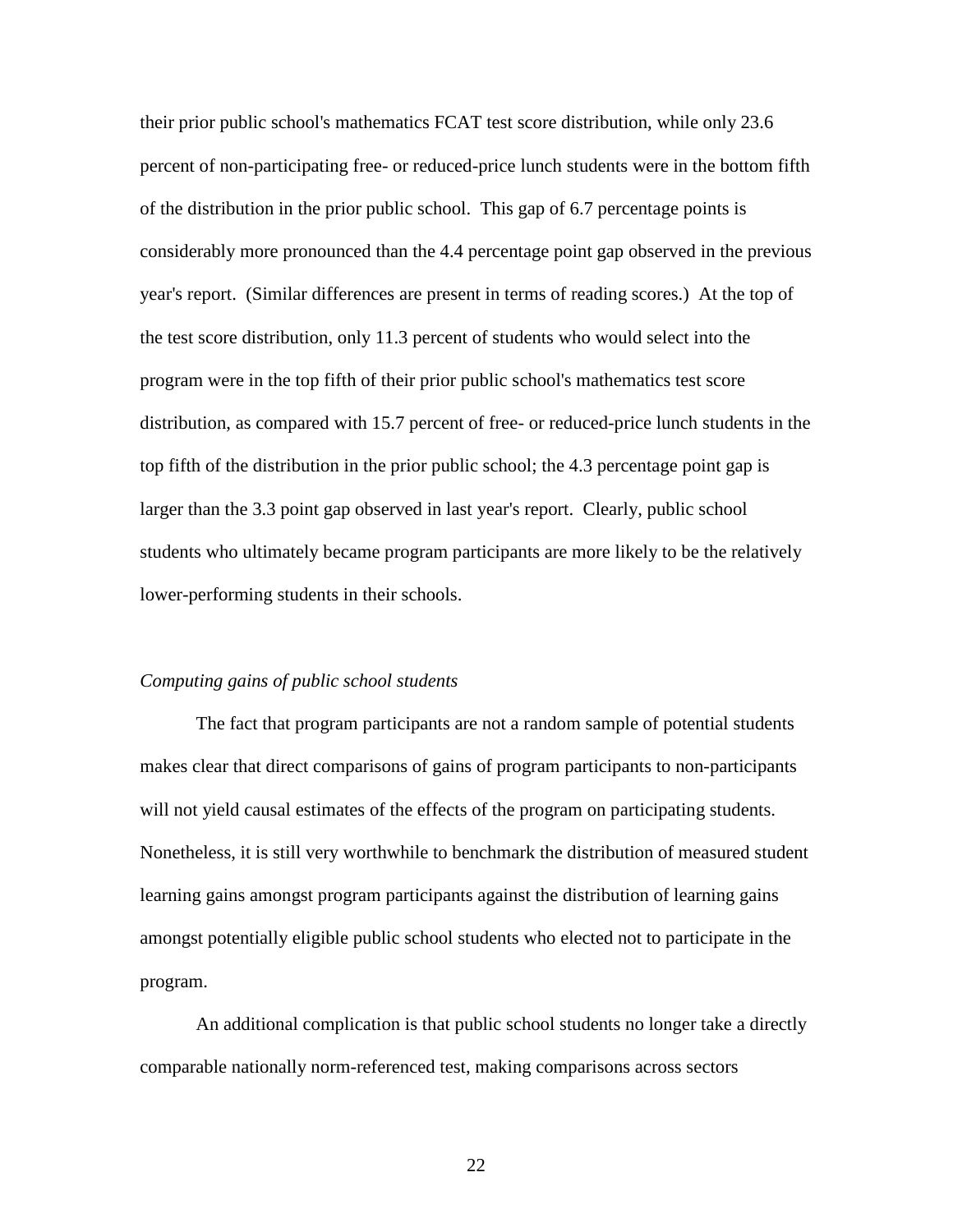somewhat more challenging. Through the 2007-08 academic year, public school students took both the criterion-referenced FCAT as well as the norm-referenced Stanford Achievement Test, but the norm-referenced test administration was ended due to budgetary concerns. That said, it is still possible to make comparisons between program participants and non-participants by performing an analysis of the concordance between FCAT scores and Stanford Achievement Test scores. In principle, a concordance analysis predicts what the norm-referenced national percentile would have been given the level of the FCAT score. This concordance analysis was conducted with the most recent data -- the 2007-08 academic year -- for which the same Florida students took both the FCAT and the norm-referenced test. In practice, for every value of the FCAT developmental scale score in each grade level, I computed the mean NRT national percentile ranking and assigned this mean national percentile ranking as the predicted NRT score to accompany a given FCAT developmental scale score for a given grade level. Because students from different groups might have different concordances between the two tests, the predictions were made using the set of students who were eligible for subsidized school means in both 2007-08 and 2008-09. The results of this concordance analysis are highly robust to other population definitions.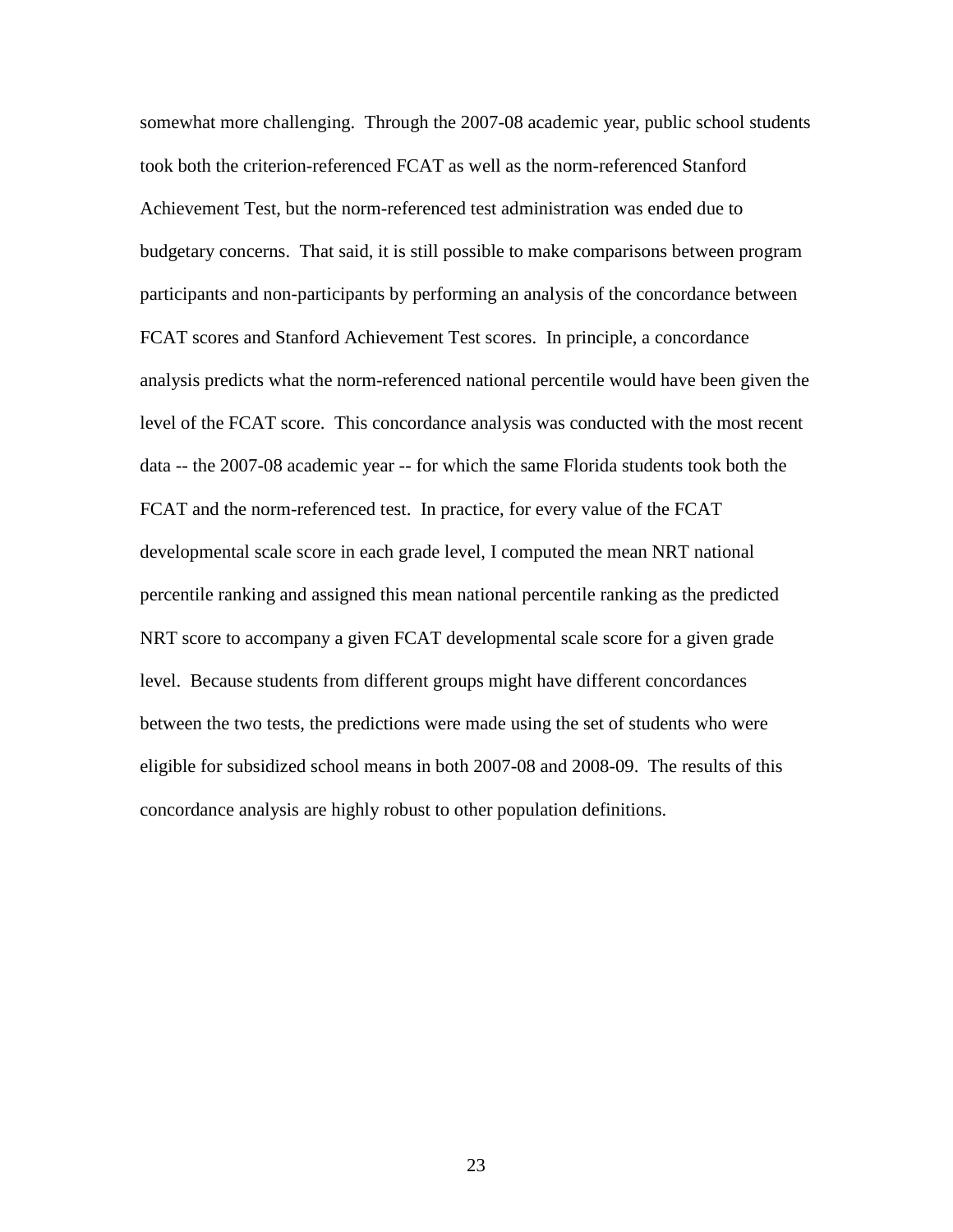

The above figure compares mean actual national percentile rankings from the 2007-08 Stanford Achievement Test to predicted national percentile rankings for the same students, based on the concordance analysis conducted in 2007-08, for several subgroups of students. As can be seen in the figure, the actual and predicted scores line up closely across the subgroups. The only place where the match is not as precise involves reading across the genders: The concordance analysis tends to modestly overpredict male reading scores and modestly underpredict female reading scores. However, in general, the concordance analysis using 2007-08 data tends to predict normreferenced test scores very well. Indeed, the correlation between actual and predicted math scores in 2007-08 is 0.84 and the correlation between actual and predicted reading scores in 2007-08 is 0.78.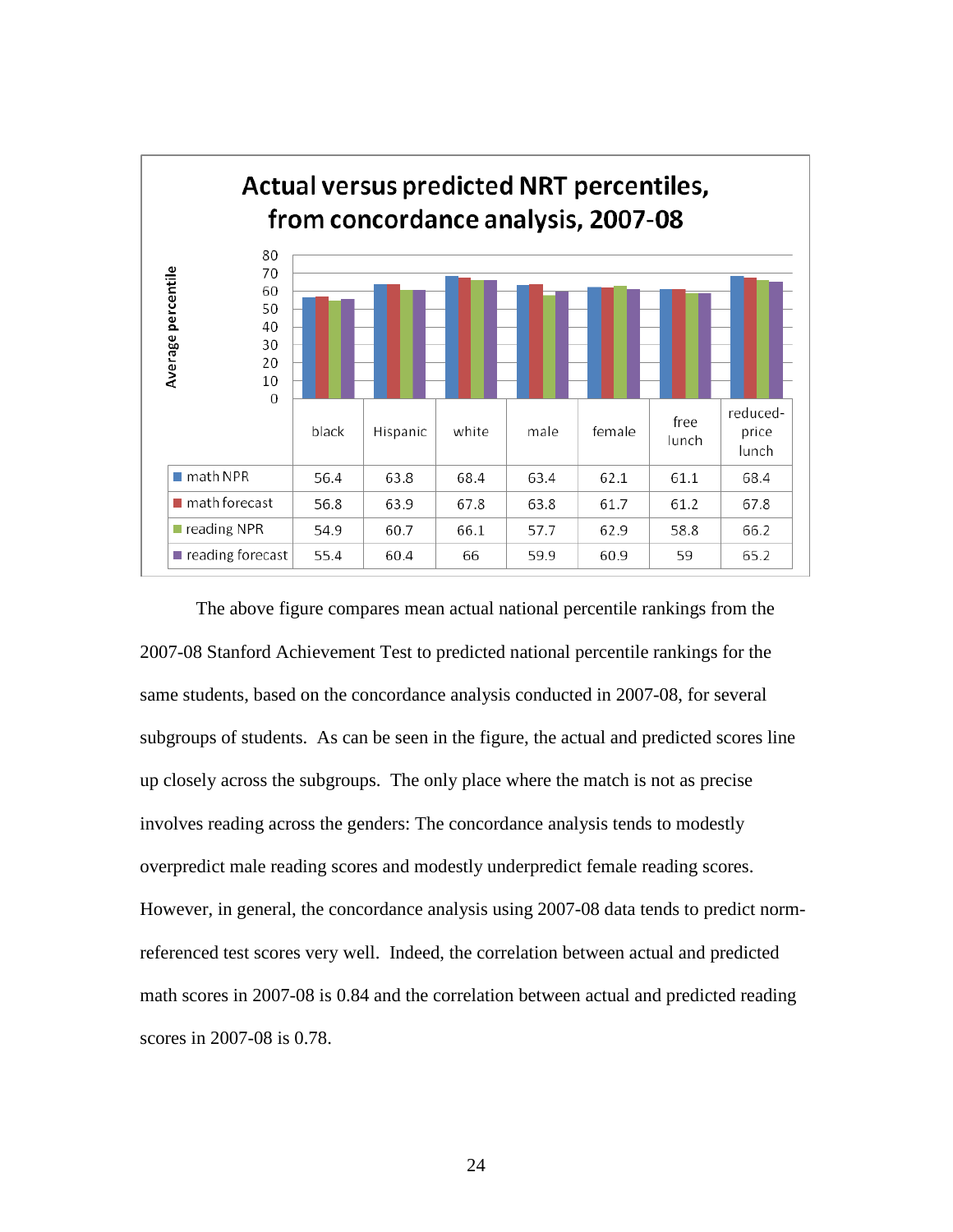

 Of course, the purpose of the concordance analysis is to predict norm-referenced test scores in years when there are no norm-referenced scores. To test the potential validity of the concordance analysis, we back the analysis up a year, and predict 2006-07 norm-referenced test scores using 2006-07 FCAT scores, but with the concordance metrics developed using 2007-08 data. As can be seen in the above figure, the relationship between actual NRT scores and predicted NRT scores based on the concordance analysis remains very high: The correlation between 2006-07 predicted scores and 2006-07 actual scores is 0.82 for math and 0.79 for reading. In practice, it appears as if the concordance analysis modestly underpredicts math scores in 2006-07, so the relationship is not perfect, but the correlations are very strong. One can draw similar conclusions when comparing the realized gain scores on the NRT to the forecast gains on the NRT between 2006-07 and 2007-08: In reading, the mean forecast gain based on the FCAT concordance analysis is 2.0 percentile points while the mean realized NRT gain is a very similar 1.4 percentile points. In mathematics, the difference is greater: The mean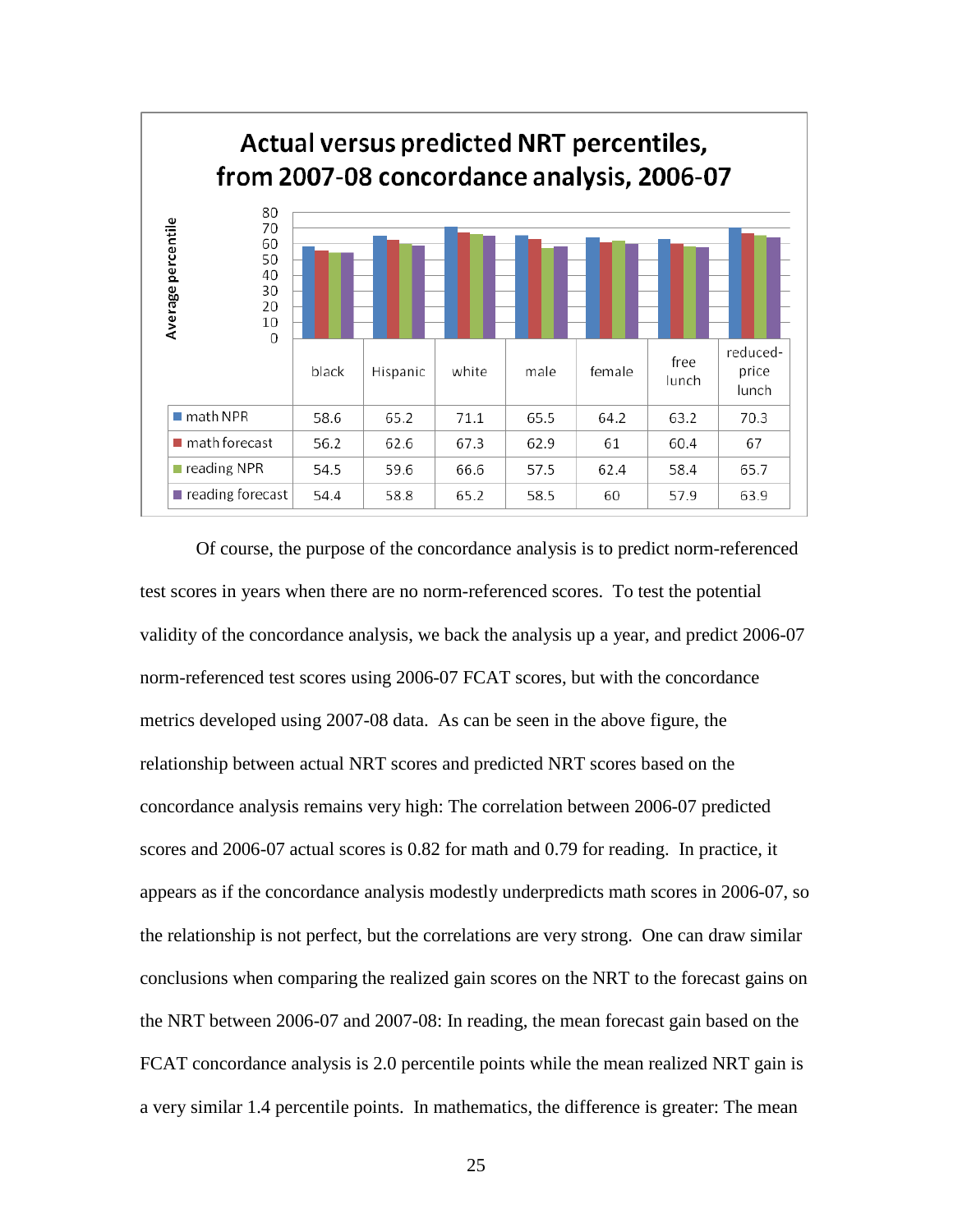forecast gain is 2.1 percentile points while the mean realized gain is -0.6 percentile points. It is not clear whether this implies that the forecasts for the concordance analysis will overstate or understate the true gains between 2007-08 and 2008-09 -- as both are possible, depending on the interpretation of the differences between 2006-07 and 2007-08 -- but the results do indicate that the concordance analysis is perhaps more successful in the case of reading rather than mathematics. The good news, from the point of view of making valid comparisons between gain scores of private school students who take exclusively norm-referenced exams and those of public school students who take exclusively the FCAT, is that is appears possible to make reasonable comparisons across these two sectors even when the examinations taken are different.

With these provisos in mind, one can now turn to measuring test score gains for the public school students who received subsidized school meals in both 2008-09 and 2009-10. This report employs the concordance metrics described above to compute predicted NRT scores in 2008-09 and 2009-10 based on the student's actual FCAT scores in the two years.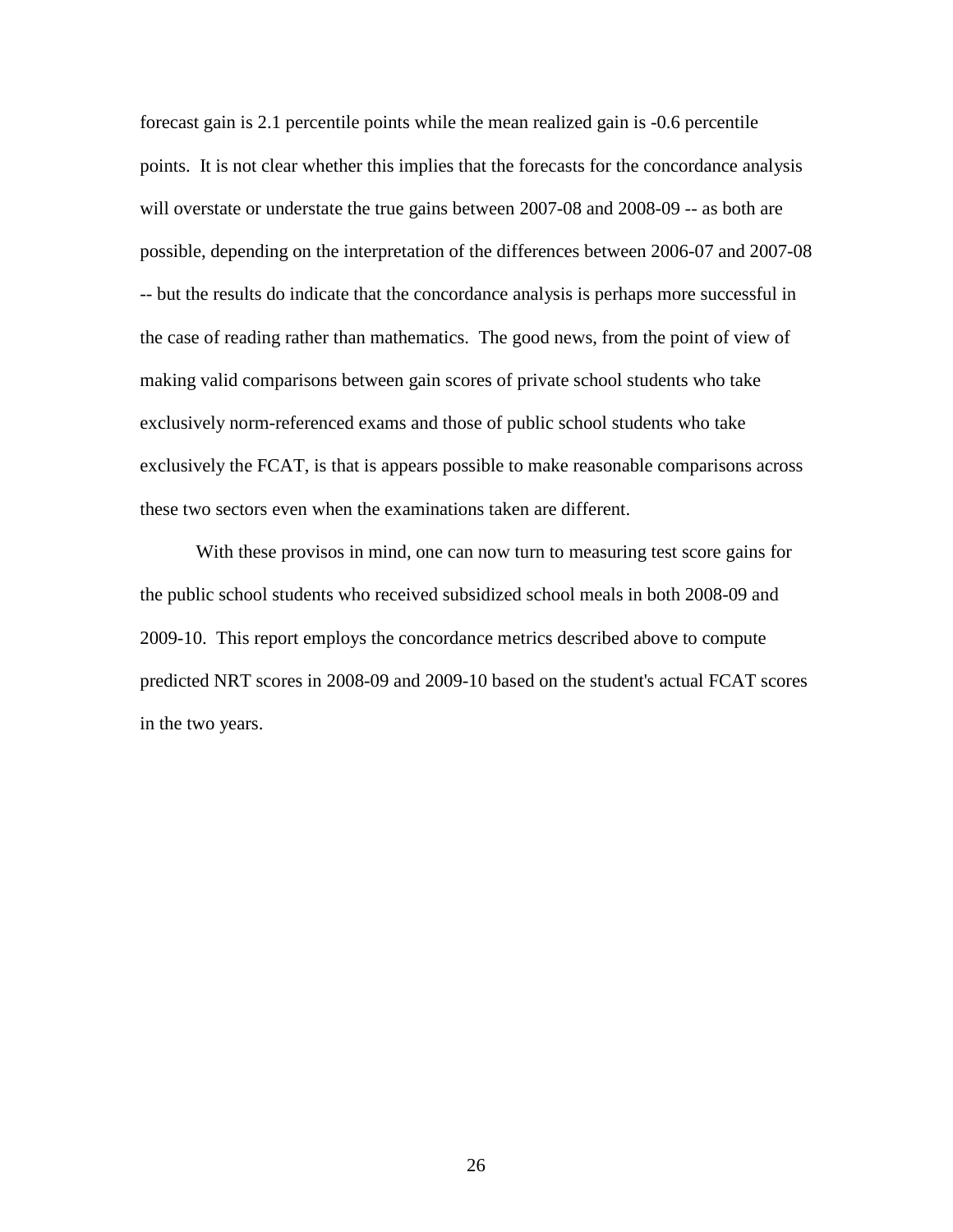

to the distribution of gains amongst program participants. The mean gain in the public school comparison group is 2.5 percentile points higher than the mean gain amongst program participants in reading and 2.4 percentile points higher in mathematics, but given the selection issues mentioned earlier in this report, these mean gain differences should not be considered to be meaningful. Participating schools have more students in the tails of the distribution -- those with gains or losses of more than 20 percentile points -- than the public school students, but the differences in the extremes may be due in part to the concordance analysis. In summary, both distributions of test score gains are in the same ballpark with some modest evidence that public school gains are mildly larger than private school gains. We turn next to a more causal analysis to gauge the degree to which these differences in test score gains can be attributable to program participation.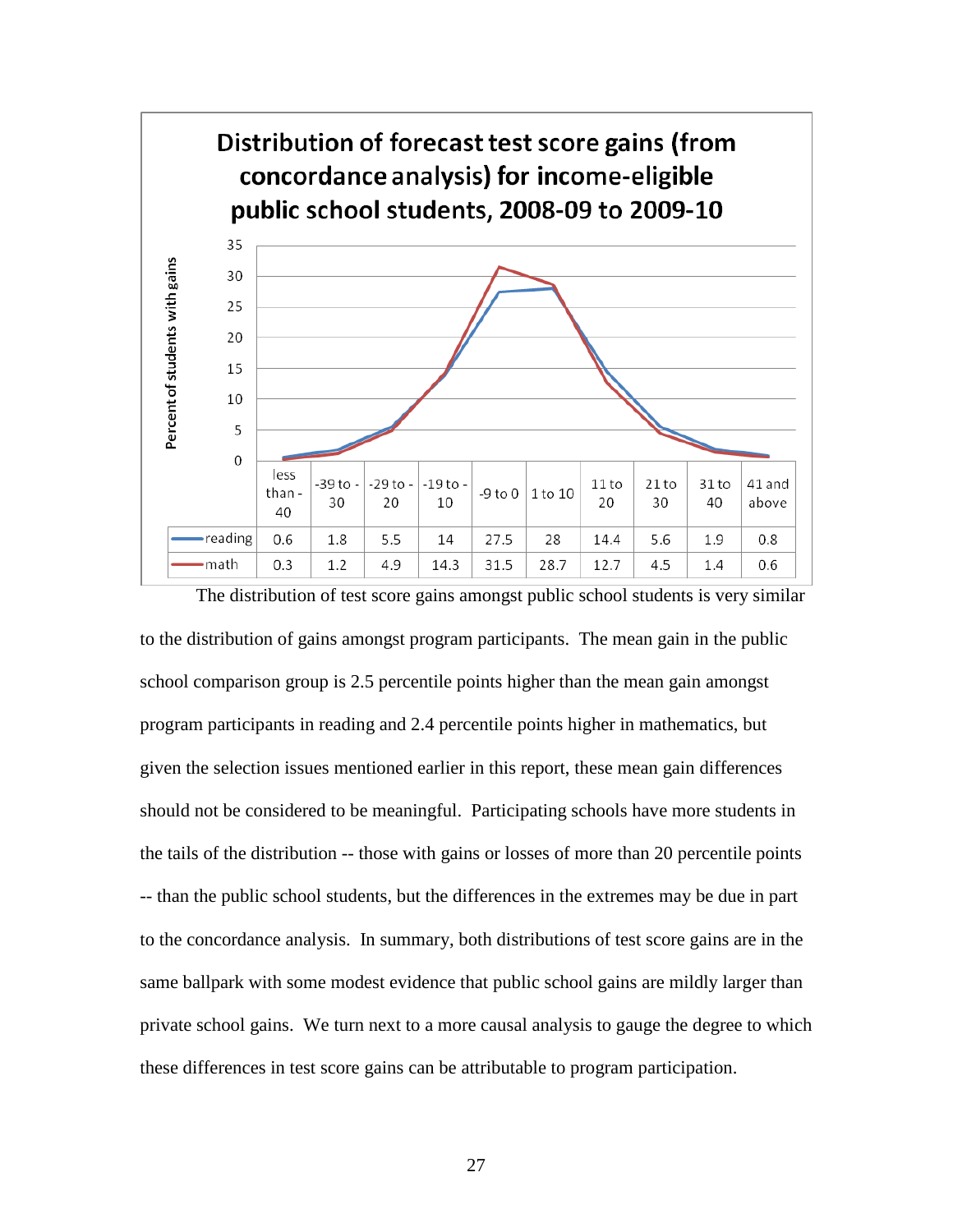## **V. Causal estimates of the effects of program participation on student test score gains using regression discontinuity models**

As mentioned above, families choose to participate in the FTC Scholarship Program for a wide variety of reasons, and selection into the program is definitely not random. Indeed, there is strong evidence that those who participate in the program are substantially more disadvantaged and lower-achieving than are those who are likely income-eligible but do not participate in the program. These patterns have been observed in every cohort studied to date, and if anything are more pronounced in more recent cohorts.

The purest way to gain estimates of the causal effect of program participation on the scores of the participants is to conduct an experiment, in which people apply for scholarships and are randomly selected for participation in the program via lottery. Comparisons between program applicants that win the lottery and those that lose the lottery can then be interpreted as causal estimates of the effects of program participant on student outcomes. Such an experiment has high *internal validity* -- it can be clearly interpreted as causal -- but it may not have high *external validity* -- as the people who apply for a scholarship may not be representative of the overall candidate population. That said, at the least, this type of analysis would provide causal estimates of the effects of program participation for the set of people who wanted to participate in the program - arguably still an important population.

Of course, participation in the FTC Scholarship Program is not governed by lotteries, and therefore an experimental evaluation of the consequences of participation is not possible. However, it is possible to evaluate the program using *quasi-experimental*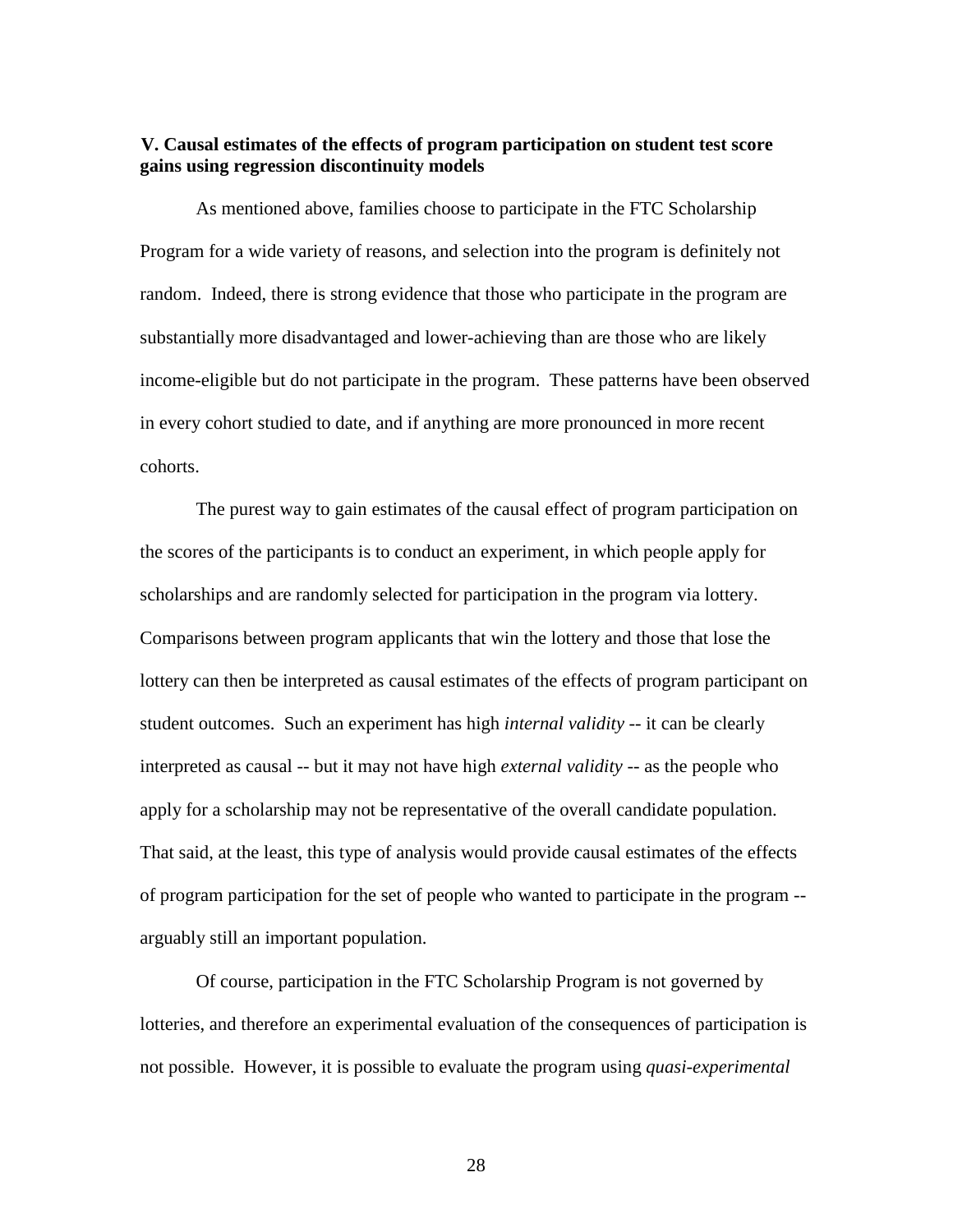statistical methods that emulate experimental conditions. This section of the report provides the best available attempt to use quasi-experimental methods to estimate the causal consequences of program participation. Specifically, we use a technique called *regression discontinuity design* to measure the effects of program participation.

Regression discontinuity methods are most useful when program participation is based on strict programmatic rules, where two very similar individuals who would be virtually identical *but for* where they stack up along the dimension where selection takes place end up receiving very different treatment. The FTC Scholarship Program is a perfect example of this type of situation: In order to participate, families must have incomes not greater than 185 percent of the poverty line. It is unlikely that an individual with family income of 186 percent of the poverty line is really any different than an individual with a family income of 185 percent of the poverty line, so if it is possible to directly compare these individuals we might be able to get stronger purchase on the causal question at hand.

One important potential problem with this type of analysis in the present setting is that we only observe family income for individuals who *apply* for the scholarship program. But in a world with perfect information, only income-eligible families would apply for scholarships. Therefore, this analytic approach will only work in the present situation if a sufficiently large number of people are confused about their family's potential eligibility for the program. This could happen if many people believe that partial scholarships may be available -- something that is now possible for those renewing the scholarship -- or that the scholarship income rules are not firm. One reason why this confusion could possibly take place is that there are different income cutoffs for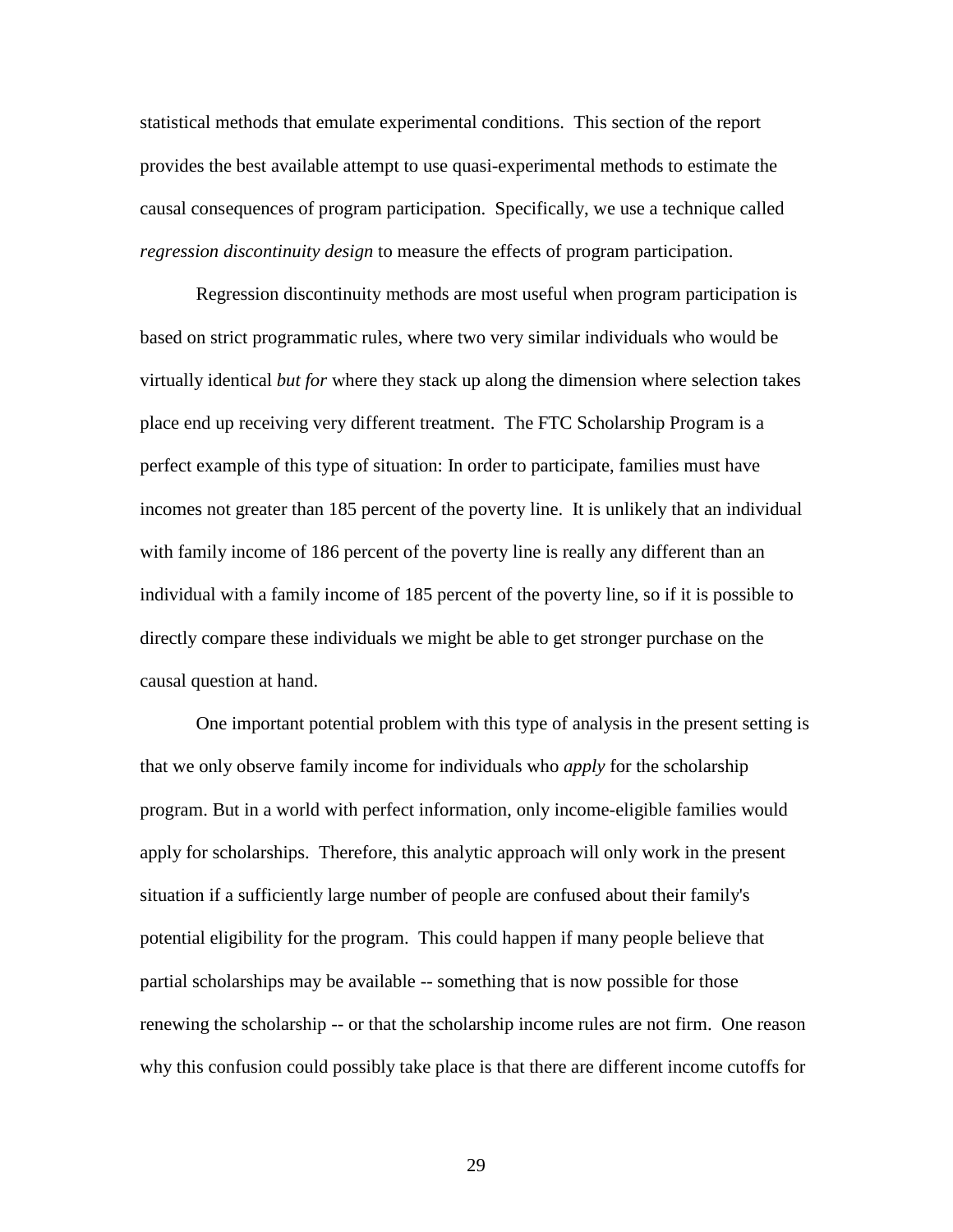participation depending on whether a student is a new or returning student; since some families can receive full scholarships with incomes of 200 percent of the poverty line (or renewals of up to 230 percent of the poverty line) and others must have an income of 185 percent of the poverty line or below, some families may erroneously believe that they are eligible when they are not.<sup>[4](#page-30-0)</sup> Families may also be confused by the fact that the federal poverty line depends on household size rather than just family income. Any analysis would have to demonstrate that there are a sizeable number of people who applied for the program but could not participate because of ineligibility.

Another important potential problem with this type of analysis is that families may change their behaviors in order to qualify for the policy. In this case, a family with income that would be around 185 percent of the poverty line might choose to work less in order to qualify for the program, because the value of a scholarship to the family would generally be much higher than the lost wages associated with having an income of, say, 180 percent of the poverty line rather than 190 percent of the poverty line. If people are making these types of choices, one would observe the attributes of families just barely eligible to be quite different from families that are just barely ineligible. Therefore, any analysis would also have to gauge the degree to which this is the case.

This regression discontinuity analysis concentrates on students who spent 2007- 08 in the public schools and applied for a scholarship for the 2008-09 academic year. All told, there were 4,612 students for whom this was true *and* the student took standardized tests in the public schools in 2007-08. Only 1,740 (37.7 percent) of these applicants

<span id="page-30-0"></span><sup>&</sup>lt;sup>4</sup> Partial scholarships were not available at the time of the applications that we consider for the purpose of this analysis. However, they are currently available and were being discussed at the time that people were deciding whether to apply for the scholarship.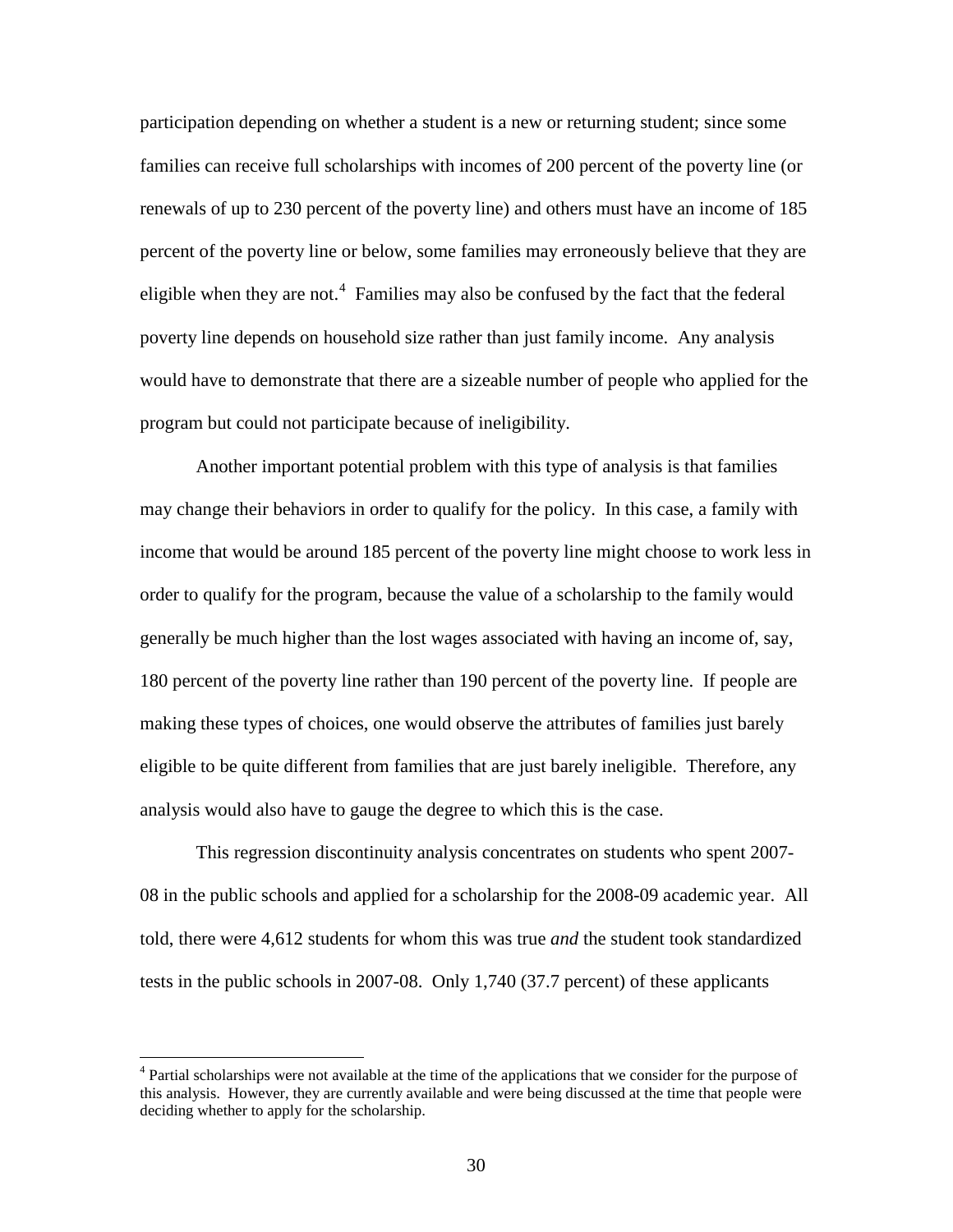ultimately participated in the FTC Scholarship Program in 2008-09.<sup>[5](#page-31-0)</sup> Students might not participate in the program for any number of reasons, including an inability to find a good match with a school, financial constraints, and other reasons, but the proposed regression discontinuity model relies on there being a substantial number of applicants whose incomes rendered them ineligible to participate in the program. In the study population there were 341 (7.4 percent of the total) with family income above 185 percent of the poverty line. Of these, 17.9 percent had family incomes between 185 and 190 percent of the poverty line and 41.4 percent had family incomes between 185 and 200 percent of the poverty line. On the other hand. 17.9 percent had incomes over 250 percent of the poverty line, and 5.0 percent had incomes over 300 percent of the poverty line. The fact that there exists a reasonably large number of applicants above the family income cutoff implies that there may be sufficient sample size to conduct the proposed regression discontinuity analysis. Moreover, the threshold of 185 percent of the poverty line is consequential for applicants: Only a trivial number of applicants with family incomes over 185 percent of the poverty line ultimately participate in the program for the first time in 2008-09.<sup>[6](#page-31-1)</sup> (We are excluding returning scholarship students from this analysis.)

On the other hand, in the matter of the external validity of the analysis, there is strong evidence to suggest that the applicants for the FTC Scholarship Program for the 2008-09 school year are not representative of the overall population of potential

<span id="page-31-1"></span><span id="page-31-0"></span> $5$  40.4 percent of income eligible students who applied participated in the program in 2008-09.  $6$  Based on the figures that I received from the scholarship funding organizations, 18 students in the sample had recorded family incomes over 185 percent of the poverty line but still participated in the program in

<sup>2008-09.</sup> It is possible that some people who initially reported incomes that would have been ineligible ultimately appealed the decision to be excluded from the program, and were later included. I do not have information about whether this could explain why a small fraction of people who are recorded with ineligible incomes still participate in the program.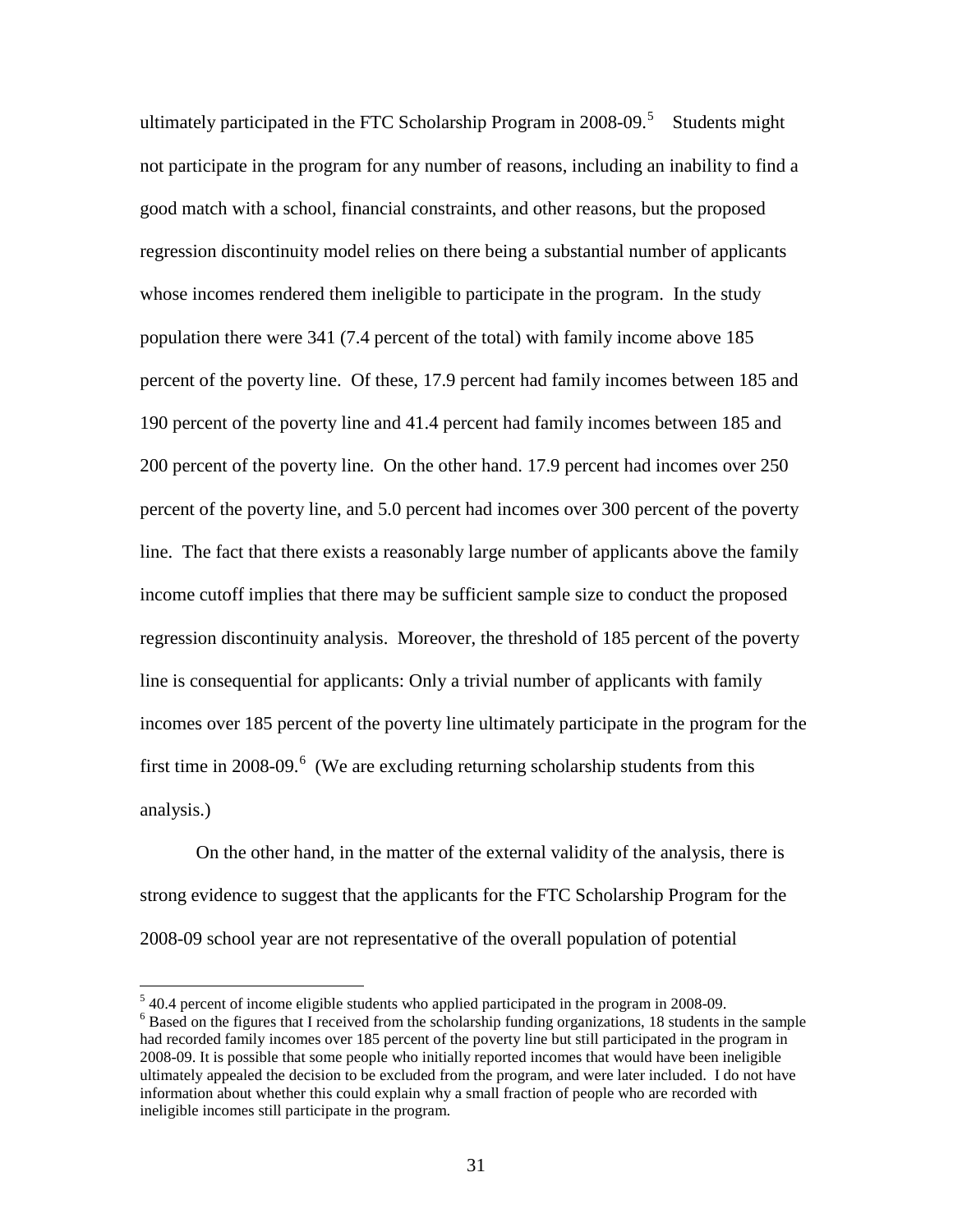participants. The figure below presents the distributions of the public school mathematics norm-referenced test percentile rankings in 2007-08 of new applicants to the program for 2008-09 and the full set of potential program eligibles. As can be seen, the set of applicants tends to be considerably lower performing than the set of potentially eligible students. (The differences for reading are equally pronounced.) This result is unsurprising, given the previously-reported results regarding differential selection into the program, with program participants being considerably lower-performing in prior years than non-participants. That said, these results suggest that this analysis is probably best thought of as the estimated effects of program participation for the types of students who would apply to participate in the program. This may be exactly the right population to consider, but it is important to note that the results should not be seen as necessarily generalizable to the population of eligible students as a whole. Moreover, the regression discontinuity analysis is best considered an estimate of the students on the margin of eligibility; therefore, while we have solid estimates of the causal effect of program participation for students around 185 percent of the poverty line, it is not known whether these estimates are relevant for students far from the eligibility cutoff.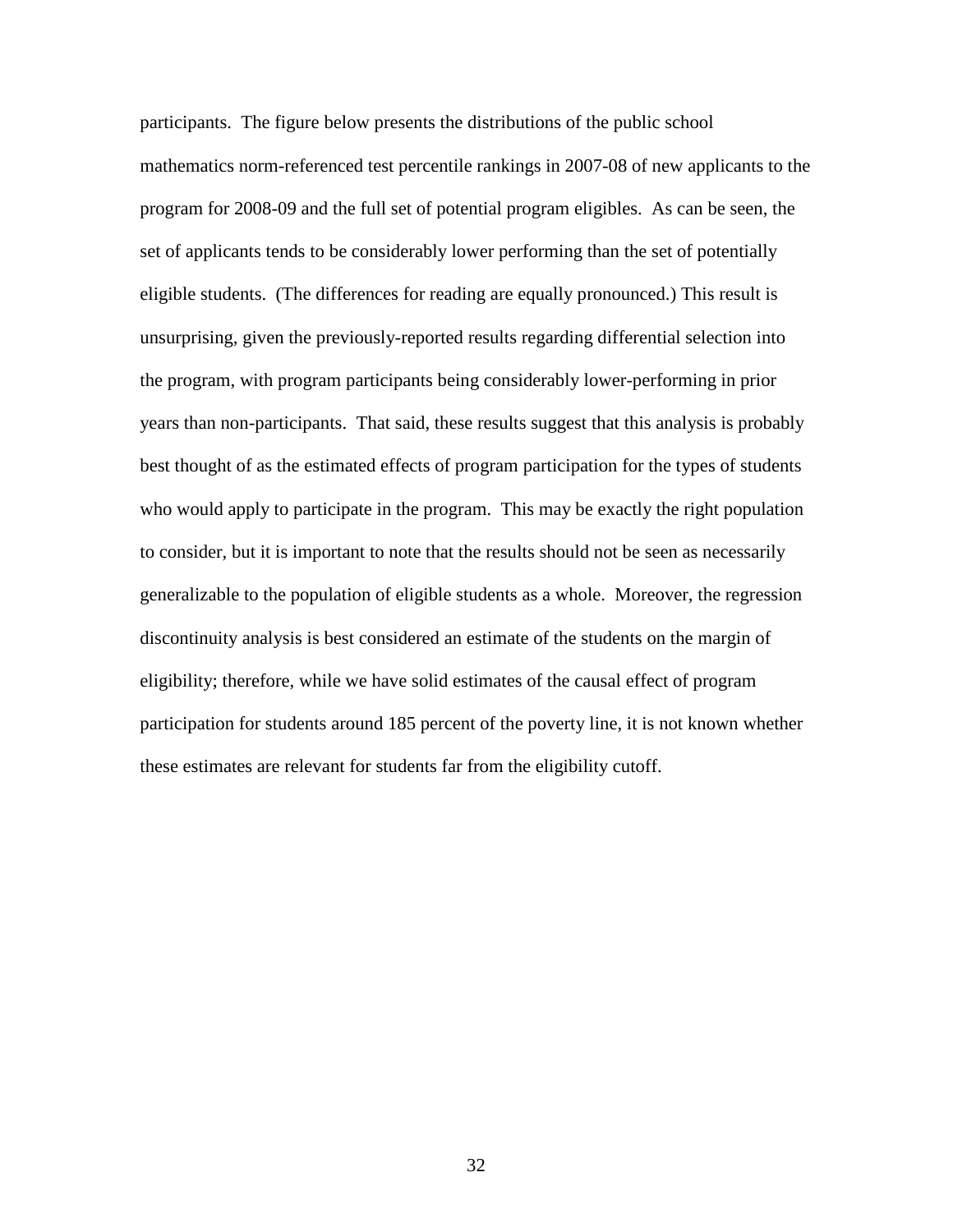

 We next turn to the second potential threat to identification in the regression discontinuity model -- the potential for "bunching" of individuals just below the 185 percent of poverty threshold. If one were to observe a large number of applications with incomes just below this threshold, it could raise concerns that individuals are changing their income-earning behaviors in order to qualify for the scholarship. We would, of course, expect a considerable dropoff in applications immediately above the 185 percent of poverty threshold because those with incomes above that level are ineligible to participate in the program, but there would not ideally be a much larger number of applicants immediately below the income threshold versus farther away from the threshold. As can be seen in the graph below, there is no evidence of bunching of applications just below the 185 percent of poverty line. There is the expected sharp dropoff in applications at 185 percent of poverty, but one notes that the decline in applications among the income-ineligible is gradual. This provides some support for a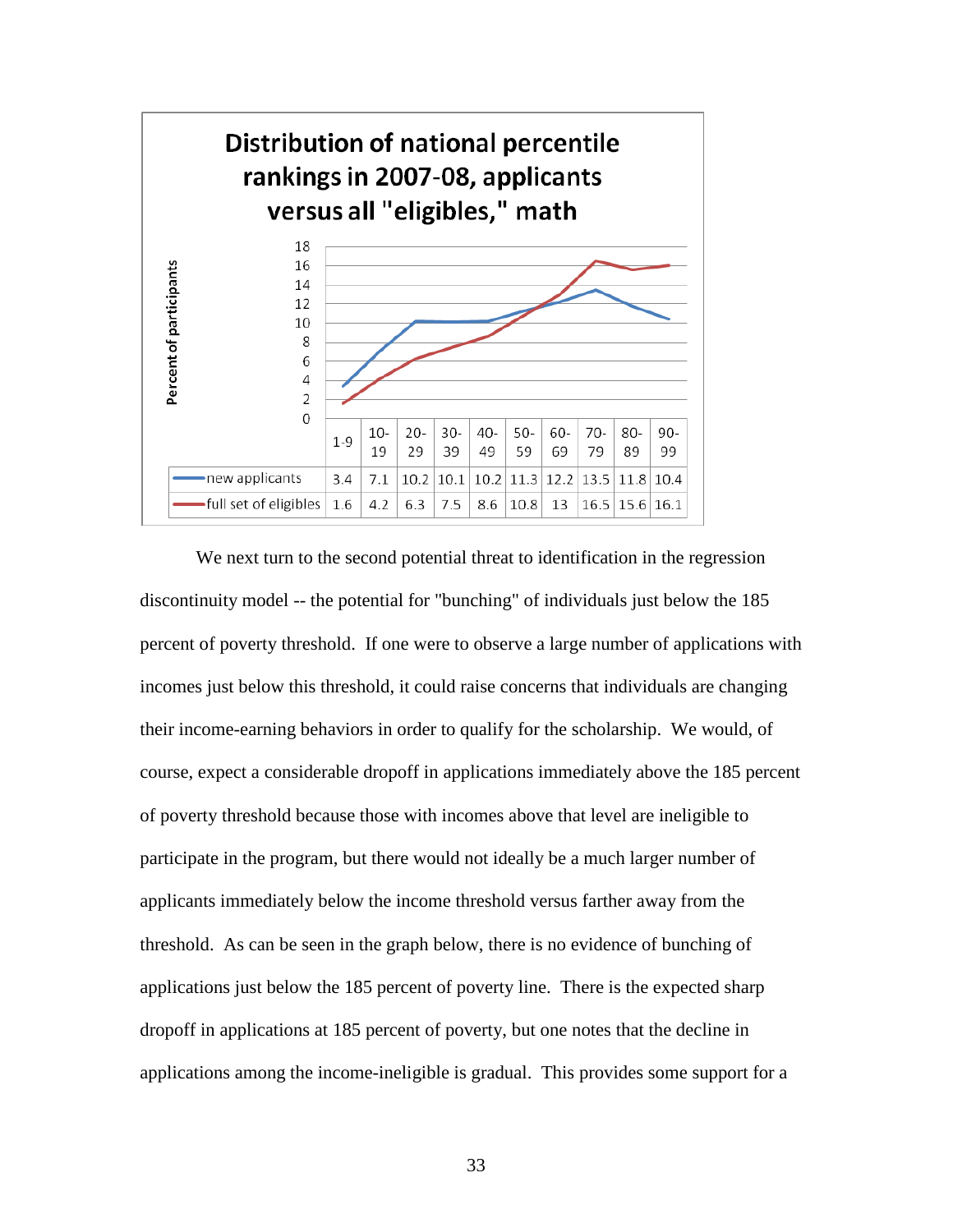regression discontinuity model.



A regression discontinuity design could also be challenged if applicants are fundamentally different above versus below the critical value of 185 percent of the poverty line. To gauge the degree to which this is true, we plot two applicant attributes - race and parental marital status -- against income levels on a graph. Specifically, we investigate whether the percentage of applicants who are white or the percentage of applicants with married parents appears to differ substantially around the critical threshold (also called the "discontinuity."). We limit the analysis to those above 100 percent of the poverty line and those below 210 percent of the poverty line so that we can hone in more clearly on the area around the discontinuity. As can be seen in the following graph, there is no apparent difference along either dimension around the discontinuity, implying that at least along these dimensions there is no fundamental difference between those with incomes just above the threshold and those with incomes just below the threshold. The applicant attributes are not smoothly distributed -- as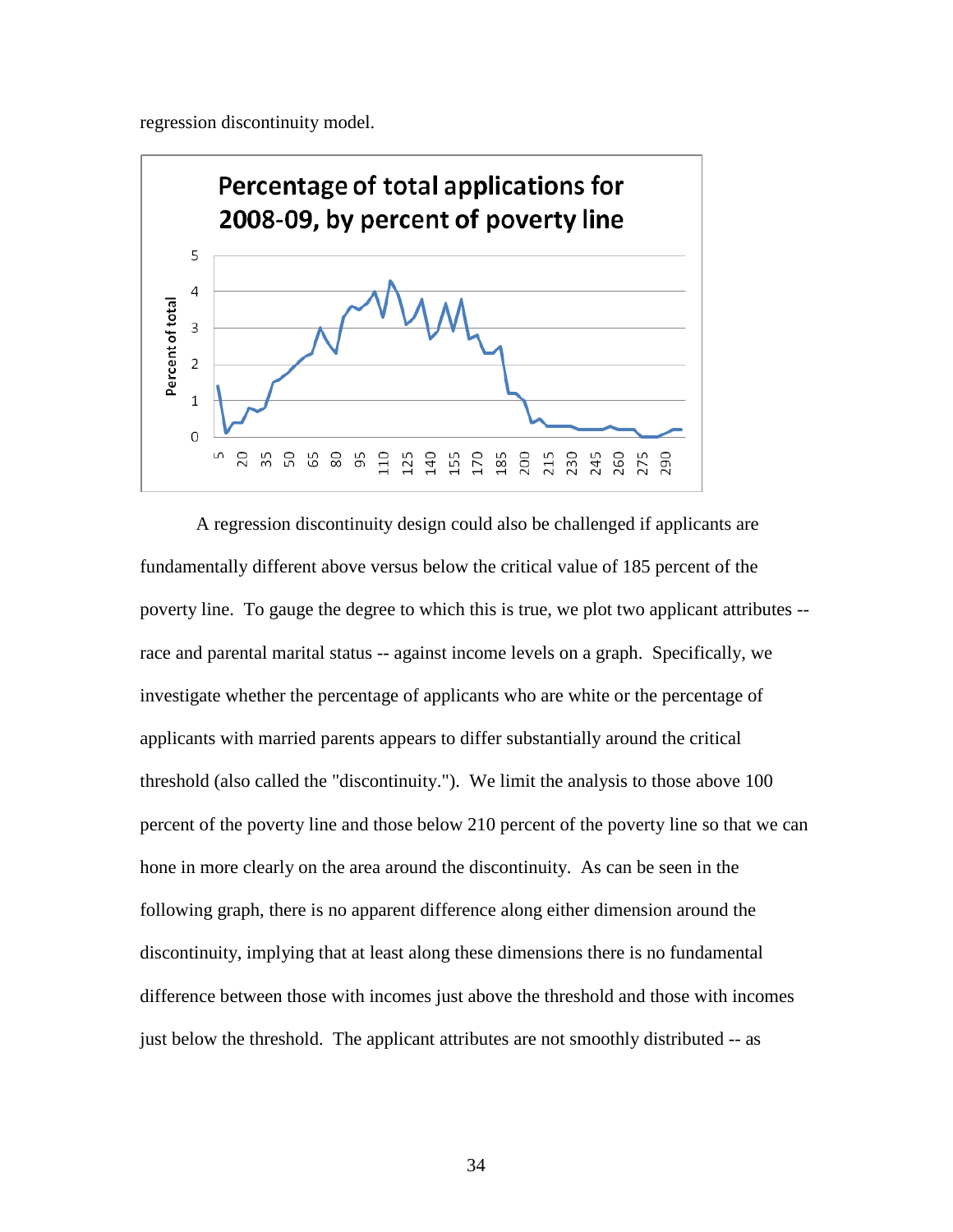would be expected because of sample size -- but there is no evidence that the applicants are different in any substantial way.



Given that it has been established that applicant attributes appear to be similar around the discontinuity, and that there is no bunching of incomes around the discontinuity, it is now possible to measure whether student test score gains are different on either side of the discontinuity. The most basic regression discontinuity model involves estimating a linear regression in which the dependent variable is the student's test score gain and there are two key explanatory variables -- the student's family income as a percentage of poverty and an indicator for whether the student's family is incomeeligible for the FTC Scholarship Program (i.e., the income is 185 percent of the poverty line or below.) Other models described below also include student-level control variables and more complicated specifications of the relationship between family income and test score gains. The regression discontinuity model does not distinguish between eligible students who used the scholarship and eligible students who did not use the scholarship;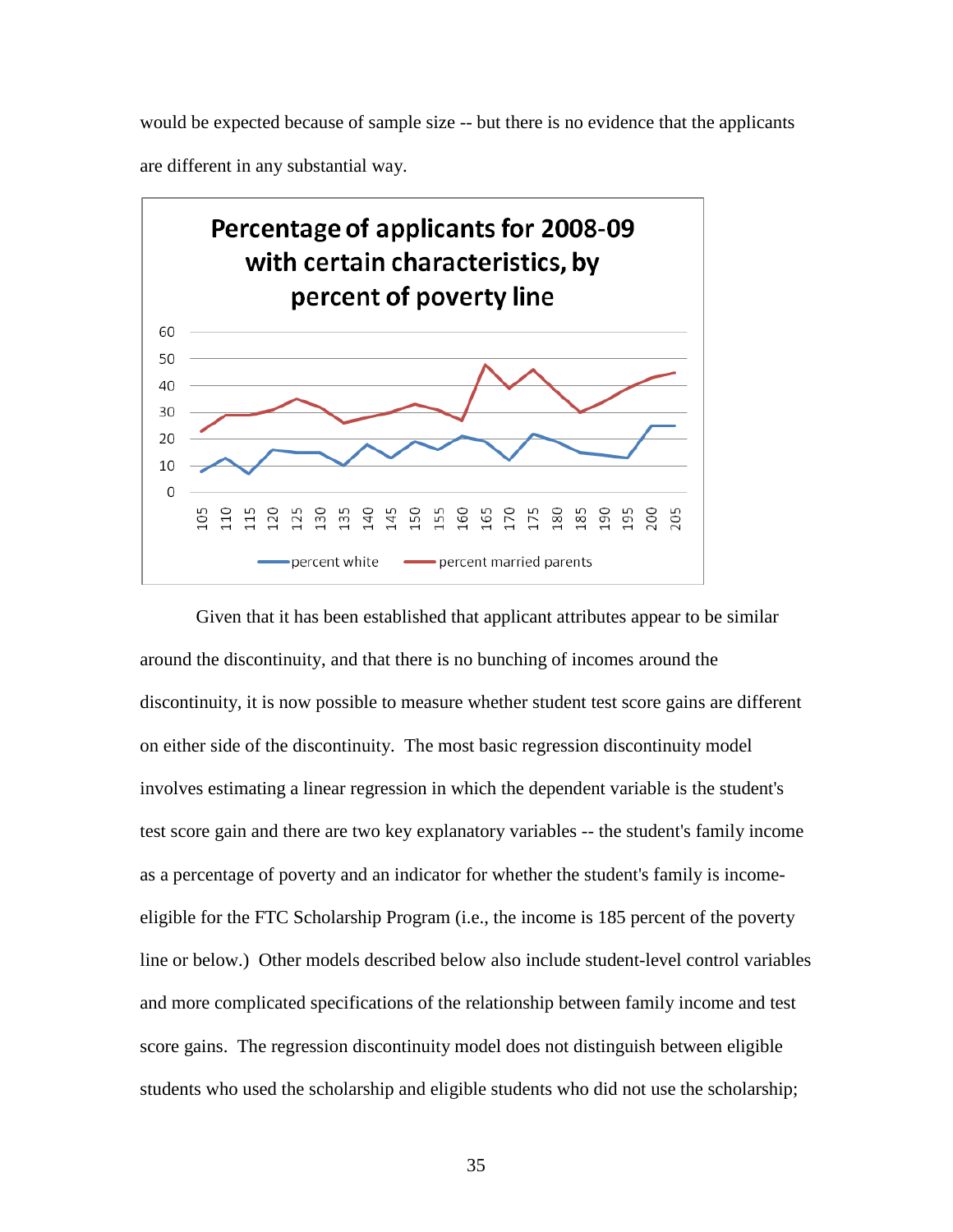rather, in order to identify causal effects, the eligibility criterion serves as an *instrumental variable* for the actual participation decision. But as mentioned above, participation conditional on eligibility (so long as an application was made) is over 40 percent, so this is a strong instrumental variable for participation.

In order to be in the regression discontinuity sample, one must observe public school test scores in 2007-08 as well as a test score gain in either the public sector or the private sector between 2008-09 and 2009-10. The sample size for the analysis is 2,229 students in mathematics and 2,222 students in reading.<sup>[7](#page-36-0)</sup> Of the students who contributed gain scores to the analysis, 39.6 percent were enrolled in the program, indicating that gain scores are observed at a slightly higher rate for FTC Scholarship Program participants than for their counterparts who did not participate in the program. Of students with observed gain scores, 162 students (in both reading and math) are ineligible, based on their application data, to participate in the program. While this is a small sample, it is adequate to detect moderate differences in performance between program eligibles and program ineligibles.

Because the primary purpose of this report is not to provide a technical treatment of the causal estimated effects of program participation, we do not provide the technical details of the model estimation, but rather present the results of the regression discontinuity analysis. The table below presents only the key coefficient estimates, standard errors and statistical significance levels of the estimated effects of program participation on reading and mathematics scores.

<span id="page-36-0"></span> $<sup>7</sup>$  In the prior year's report, I restricted the sample to only those applicants with income less than 500</sup> percent of poverty. This year, the highest percentage of poverty of an applicant was 442 percent, so this restriction is superfluous.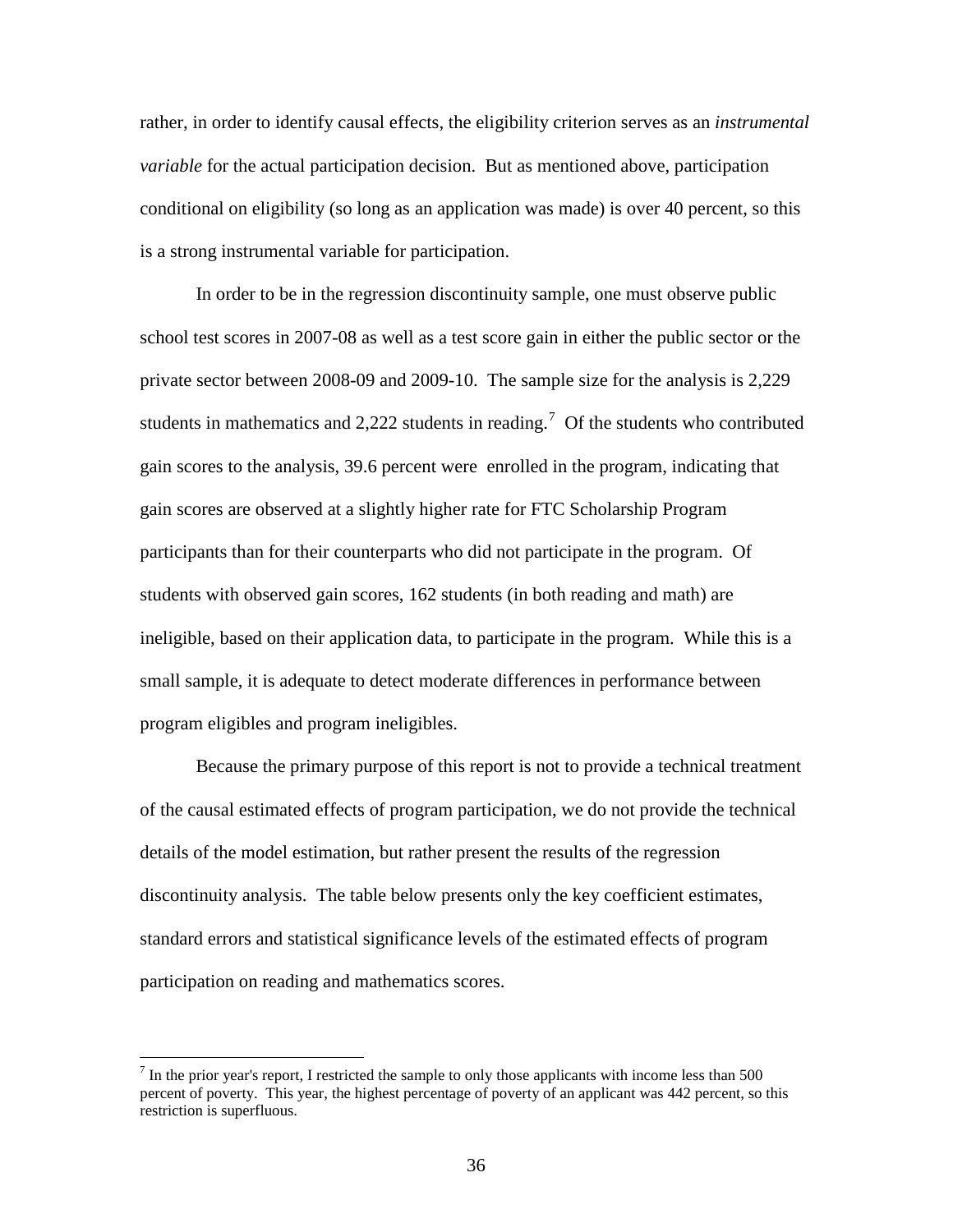| Model specification   | Estimated effect on | Estimated effect on | Estimated effect on |
|-----------------------|---------------------|---------------------|---------------------|
|                       | participation       | math gains          | reading gains       |
| Linear model, no      | 0.412               | 2.400               | 2.527               |
| controls except for   | (0.032)             | (1.580)             | (1.590)             |
| family income         | $[p=0.000]$         | $[p=0.129]$         | $[p=0.112]$         |
| Linear model,         | 0.411               | 2.458               | 2.510               |
| controlling for       | (0.032)             | (1.588)             | (1.600)             |
| 2007-08 reading and   | $[p=0.000]$         | $[p=0.122]$         | $[p=0.117]$         |
| math NRT scores       |                     |                     |                     |
| Linear model, also    | 0.411               | 2.047               | 2.227               |
| controlling for       | (0.032)             | (1.595)             | (1.609)             |
| student race, gender, | $[p=0.000]$         | $[p=0.199]$         | $[p=0.167]$         |
| household size, and   |                     |                     |                     |
| family marital status |                     |                     |                     |
| Quadratic model,      | 0.324               | 3.918               | 2.634               |
| also controlling for  | (0.037)             | (1.863)             | (1.881)             |
| student race, gender, | $[p=0.000]$         | $[p=0.036]$         | $[p=0.161]$         |
| household size, and   |                     |                     |                     |
| family marital status |                     |                     |                     |
| Cubic model, also     | 0.268               | 4.437               | 3.625               |
| controlling for       | (0.039)             | (1.948)             | (1.966)             |
| student race, gender, | $[p=0.000]$         | $[p=0.023]$         | $[p=0.065]$         |
| household size, and   |                     |                     |                     |
| family marital status |                     |                     |                     |

In the table above, each cell represents the estimated effect of program

participation on student test score gains between 2008-09 and 2009-10 in a regression discontinuity framework. Standard errors are in parentheses beneath coefficient estimates, and statistical significance levels are in square brackets. The first row presents estimated causal effects in a model with no control variables except for family income as a percentage of the poverty line, the variable used to determine program eligibility. As can be seen, being eligible to participate, according to our calculations, conditional on application for 2008-09 is strongly related to participation in 2008-09 -- eligible participants are 41 percentage points more likely to participate in the program than are those who appear to be ineligible. This provides strong first-stage evidence that the regression discontinuity model provides a valid instrument for program participation.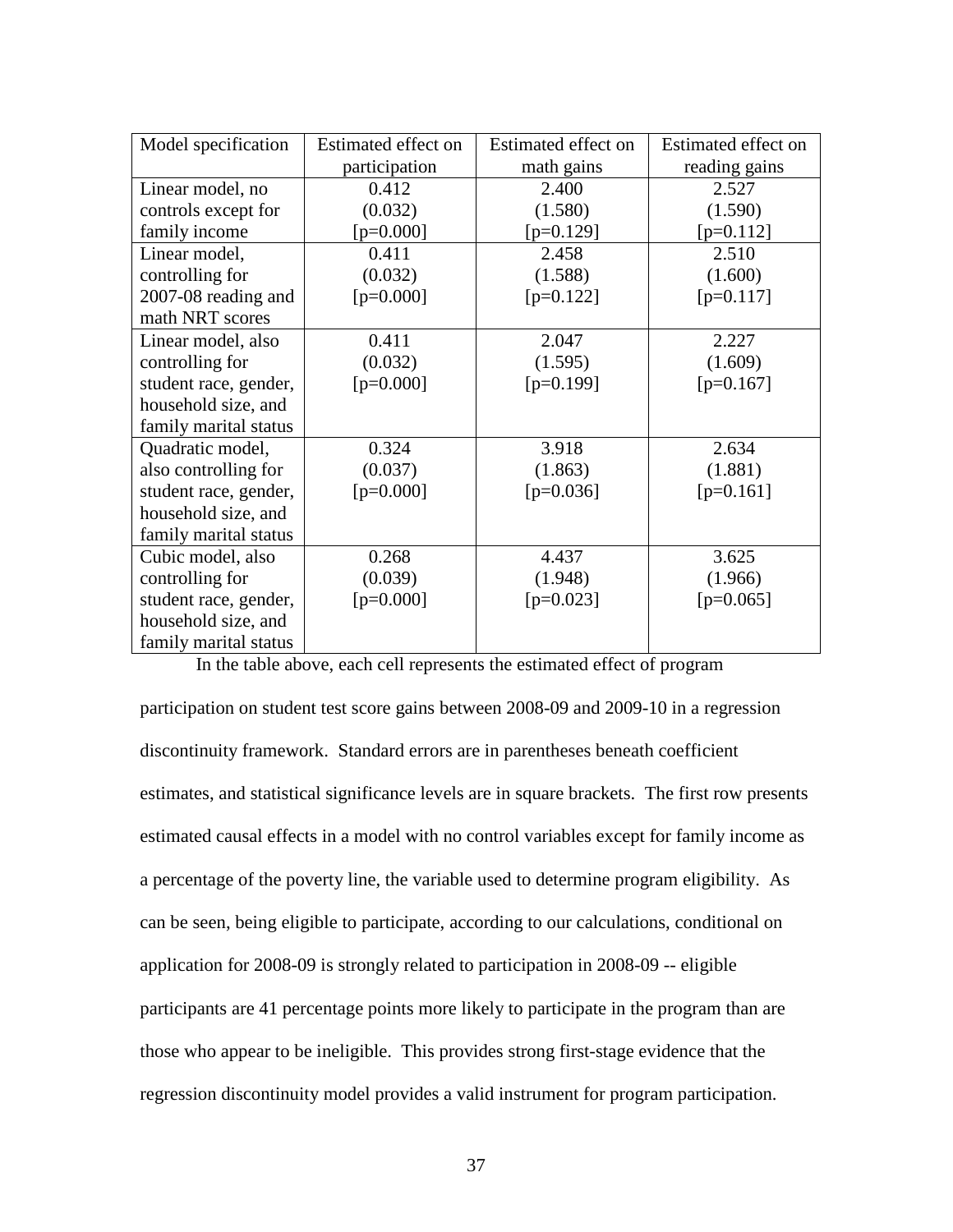The other two columns suggest statistically insignificant positive effects of participation on mathematics and reading, though the significance levels of the point estimates are close to conventional levels. The estimated effects are of about two national percentile points suggest modest substantive difference between the outcomes of program participants and non-participants. The magnitudes of the results should be treated with caution given that program participants and program non-participants take different examinations.

 The second and third rows of the table include additional control variables -- the second row includes 2007-08 percentile rankings of reading and math norm-referenced tests taken in public schools, and the third row also includes controls for student race/ethnicity, gender, household size and parental marital status, all reported on the scholarship application. One observes that only controlling for 2007-08 test scores does nothing to the estimated effects of participation on test score gains. Further controlling for a richer set of covariates also does very little to the magnitudes of the estimated effects of program participation.

It is important to gauge the sensitivity of regression discontinuity results to changes in how the researcher estimates the relationship between the underlying "forcing" variable (income as a percentage of poverty in this case) and the outcome variable. Therefore, the fourth and fifth rows of the table present the same model specification as the third row, but with the relationship between family income as a share of poverty and test score gains modeled either as a quadratic function or a cubic function. The results become larger in magnitude and statistical significance as one adopts a more flexible underlying relationship. The estimated effects of program participation on math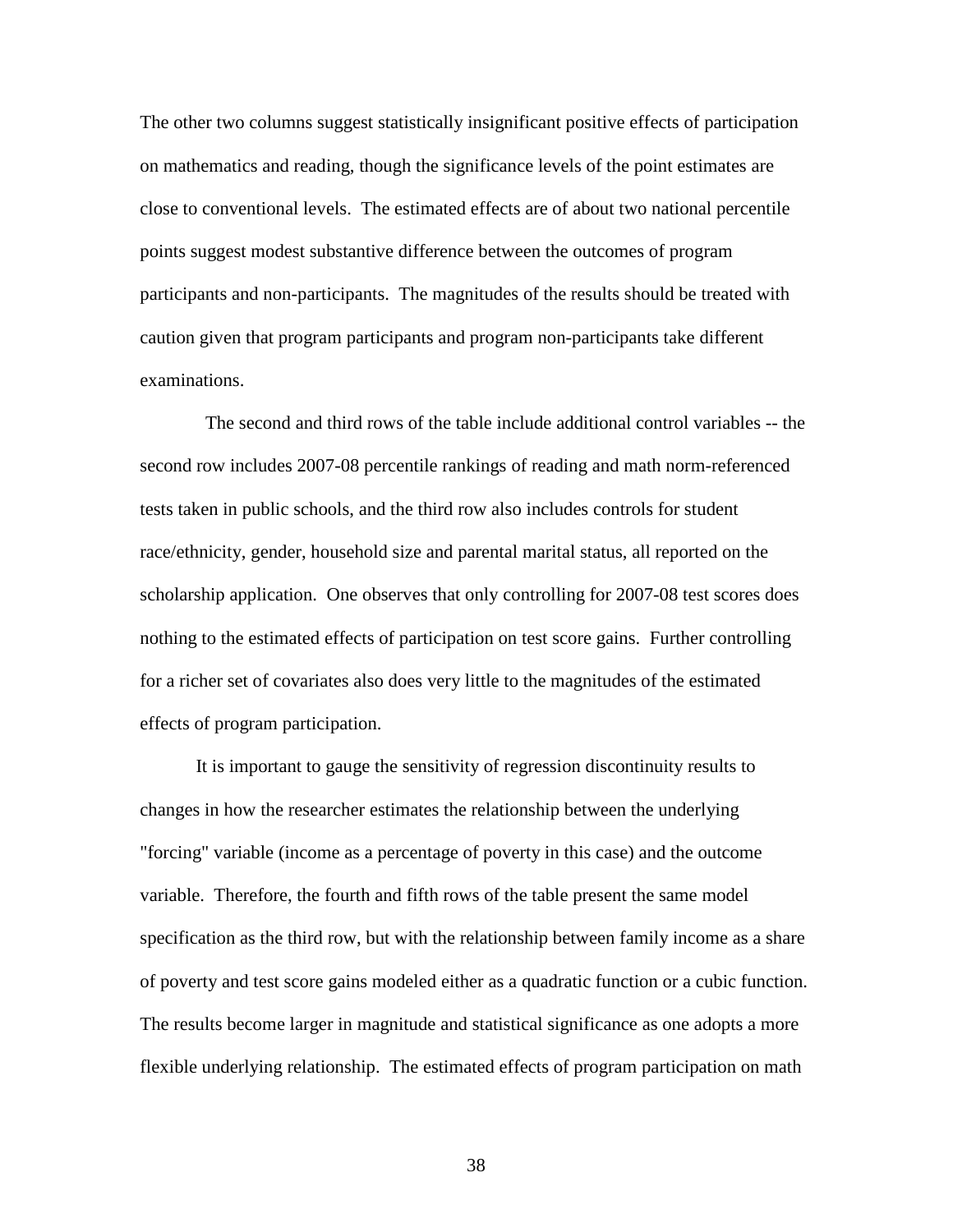performance are statistically significantly positive at conventional levels in both models, and the estimated effects on reading performance are significantly positive in the case of reading.

The regression discontinuity model, while a substantial step forward from simple comparisons of test score gains between participants and non-participants, still could yield biased estimates. First, as mentioned above, while the concordance analysis used to provide comparable gains for public school students appears to have strong validity, the constructed NRT equivalents to FCAT scores are still just estimates, and the matches between actual and predicted NRT scores were somewhat better for reading than for mathematics. It is uncertain whether errors in the concordance analysis would bias these comparisons upward or downward. Second, if the FTC Scholarship Program is providing competitive pressure for public schools, the public school performance might be different than it would have been absent the FTC Scholarship Program. It is therefore important to interpret these results as the estimated effects of program participation for the types of students who apply to the program, and should not be seen as a more general effect of program participation.

In summary, the regression discontinuity model suggests that there may be positive effects on FTC Scholarship Program participants in terms of reading and mathematics test score gains. These differences, while not large in magnitude, are larger and more statistically significant than in the past year's results, suggesting that successive cohorts of participating students may be gaining ground over time. However, given the fact that the tests are different between public school students and FTC Scholarship Program participants, these results must still be interpreted with caution. Nonetheless,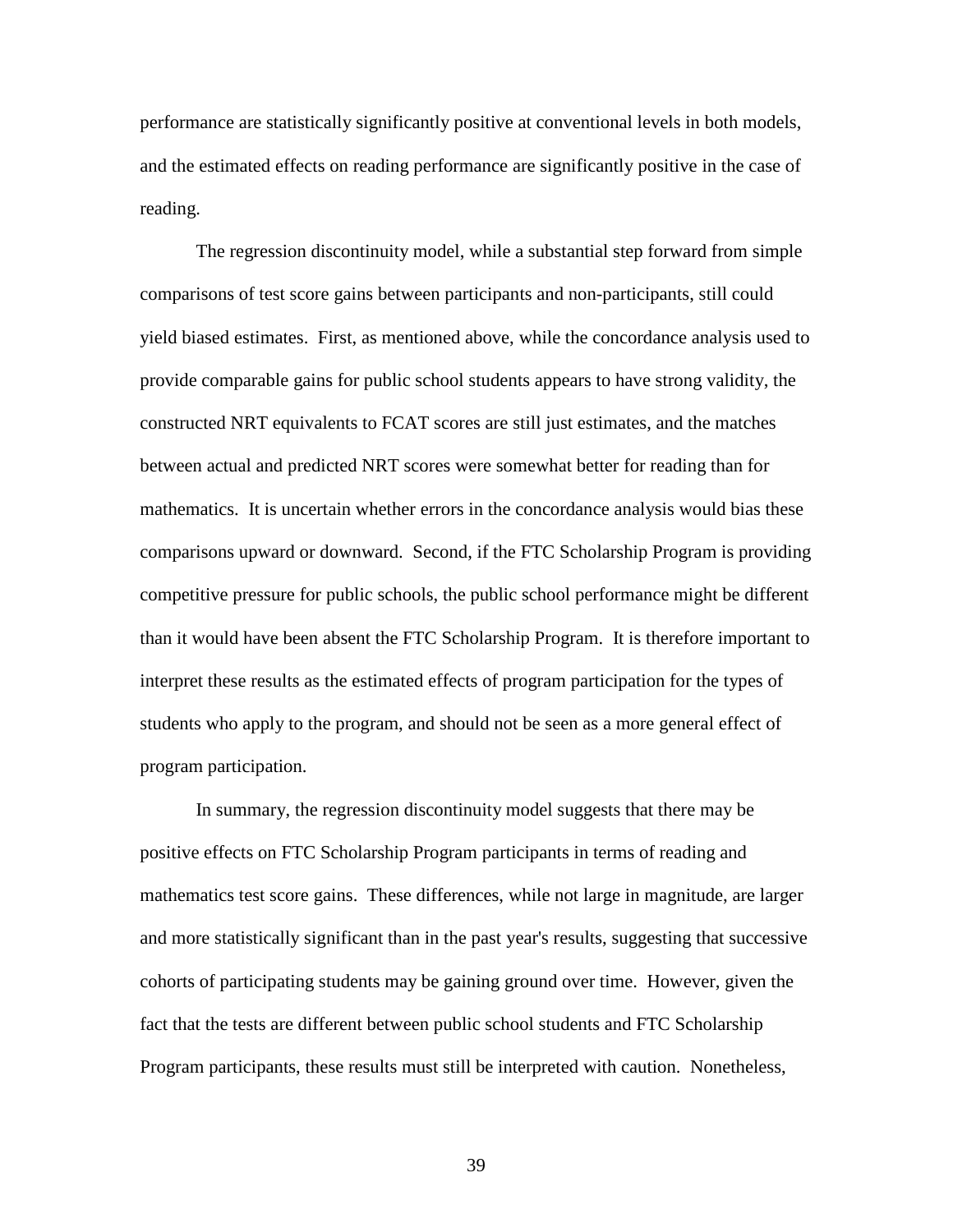these results, taken together with the weaker positive evidence from the previous cohort of new participants in the program, suggests that participation in the program likely has small positive effects for students on the margin of participation.

### **VI. Conclusion**

This report presents empirical evidence on the compliance and performance of private schools that participate in the Florida Tax Credit Scholarship Program. The report analyzes data from 2009-10, and compares these data to prior years of test score collection and public school data from the Education Data Warehouse of the Florida Department of Education. There is strong evidence of high degrees of compliance with testing requirements for program participants.

Simple comparisons of the distribution of test score gains between FTC Scholarship Program participants and plausibly-eligible non-participants indicate that the test score gains in both populations are comparable in magnitude, though the raw gains are modestly smaller amongst scholarship participants than for non-participants. These are not causal estimates of differences, and the true effect of program participation may be more positive or more negative than the simple means comparisons. There is strong and compelling evidence that relatively low-performing students from low-income schools tend to be the students to participate in the FTC Scholarship Program, and causal analysis of these differences would need to take this differential selection into account.

With this in mind, this report makes use of regression discontinuity models to estimate the causal impact of program participation. These models rely on data for those who apply for the program, so they may not be representative of the population of